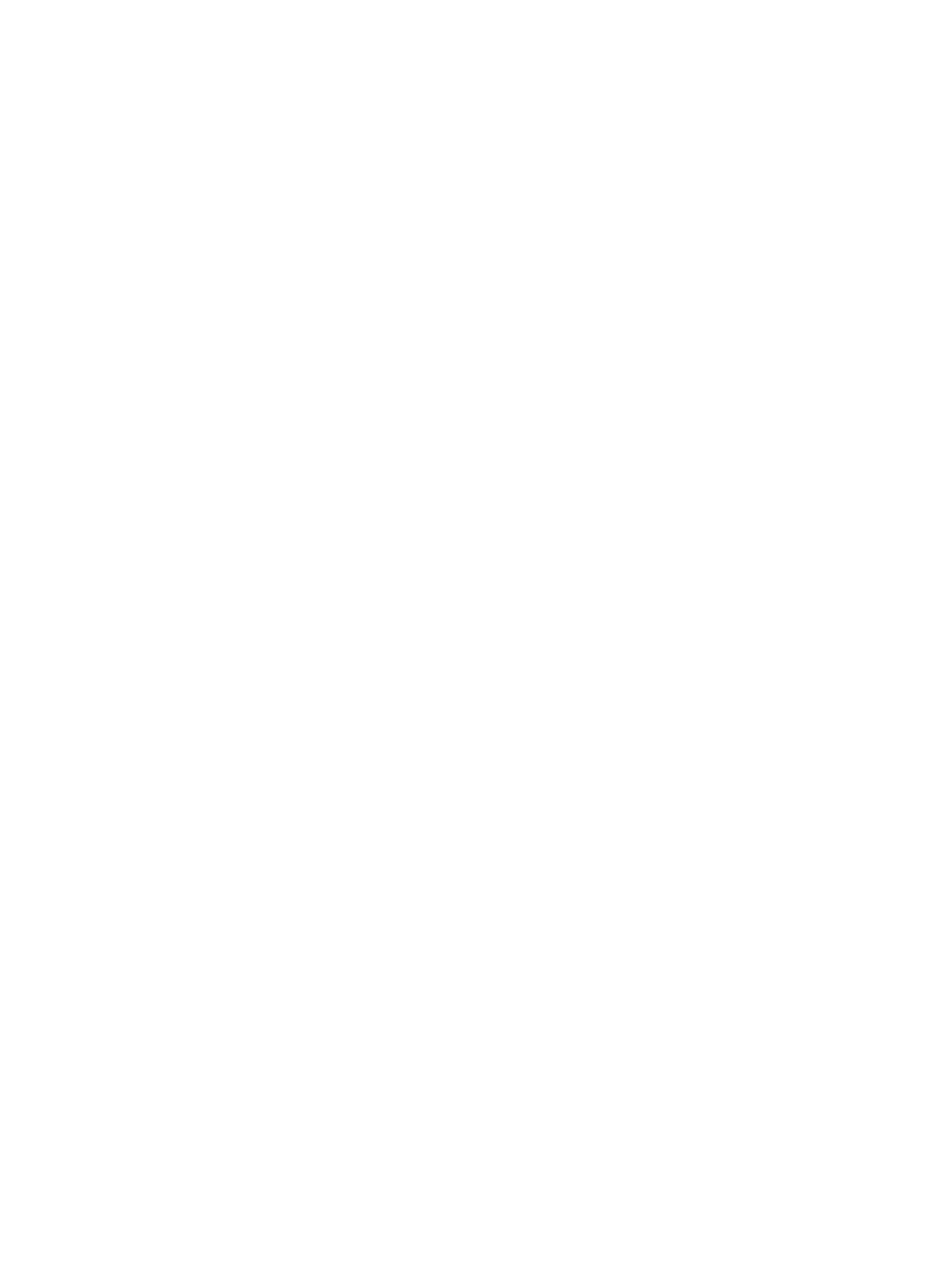# Manual On VULNERABILITY MAPPING



# भारत निर्वाचन आयोग

**Election Commission of India NirvachanSadan, Ashoka Road, New Delhi – 110001**

*"Greater Participation for a stronger Democracy"*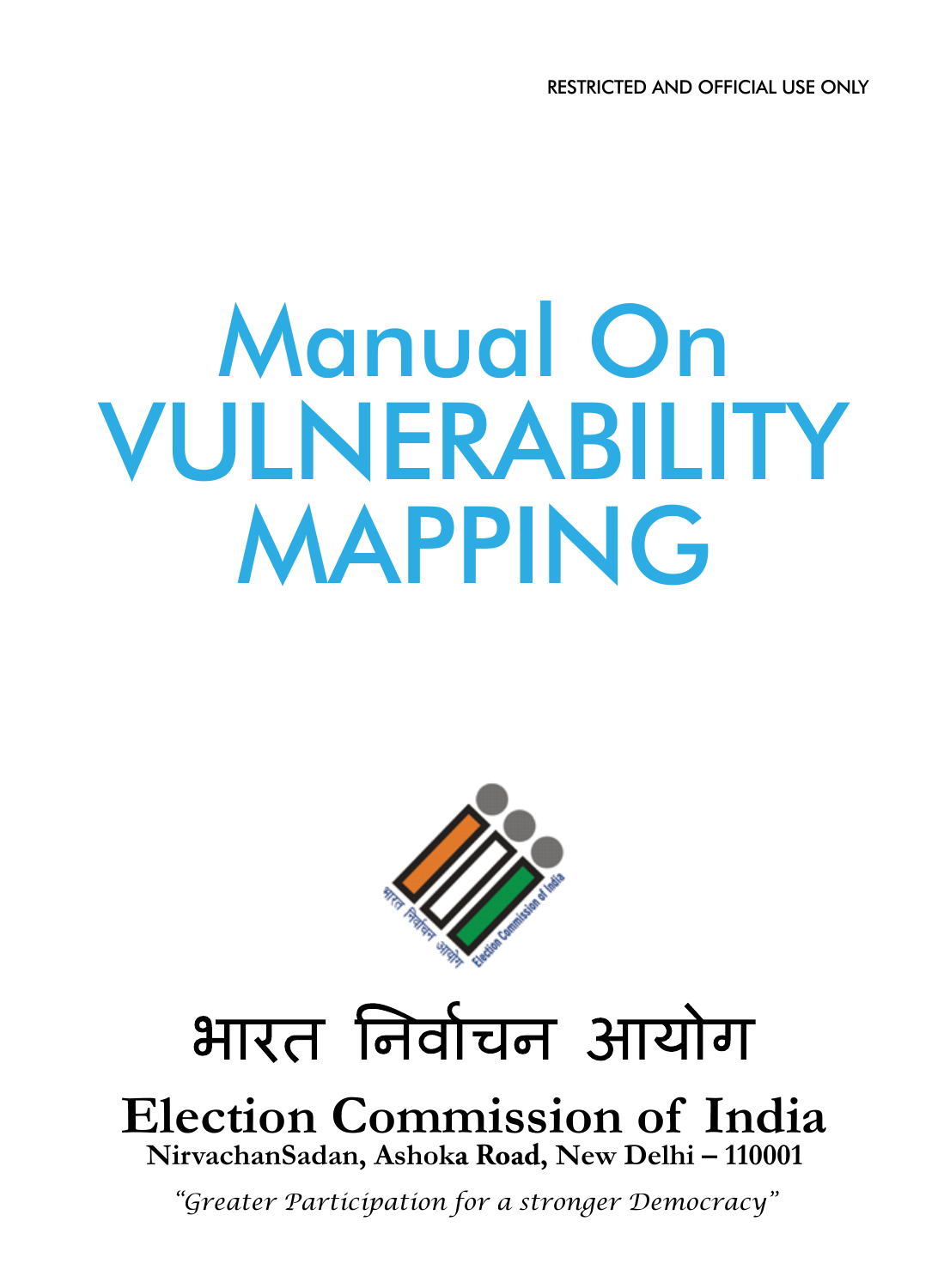VULNERABILITY MAPPING HAS EMERGED AS AN INTEGRAL COMPONENT TO ENSURE FEARLESSAND SEAMLESS PARTICIPATION OF ELECTORS IN THE ELECTORAL PROCESS. SINCE 2007, THE ELECTION COMMISSION HAS USED THIS CONCEPT TO GREAT EFFECT. USING ALL PREVIOUS INSTRUCTIONS OF THE COMMISSION, THIS MONOGRAPH DELVES INTO THE ELEMENTS OF VULNERABILITY, ITS PLANNING AND EXECUTION IN THE FIELD. THIS MONOGRAPH IS CONSOLIDATION OF ALL PREVIOUS INSTRUCTIONS, WITH ADDED INPUT, FOR USES IN ALL FUTURE ELECTIONS.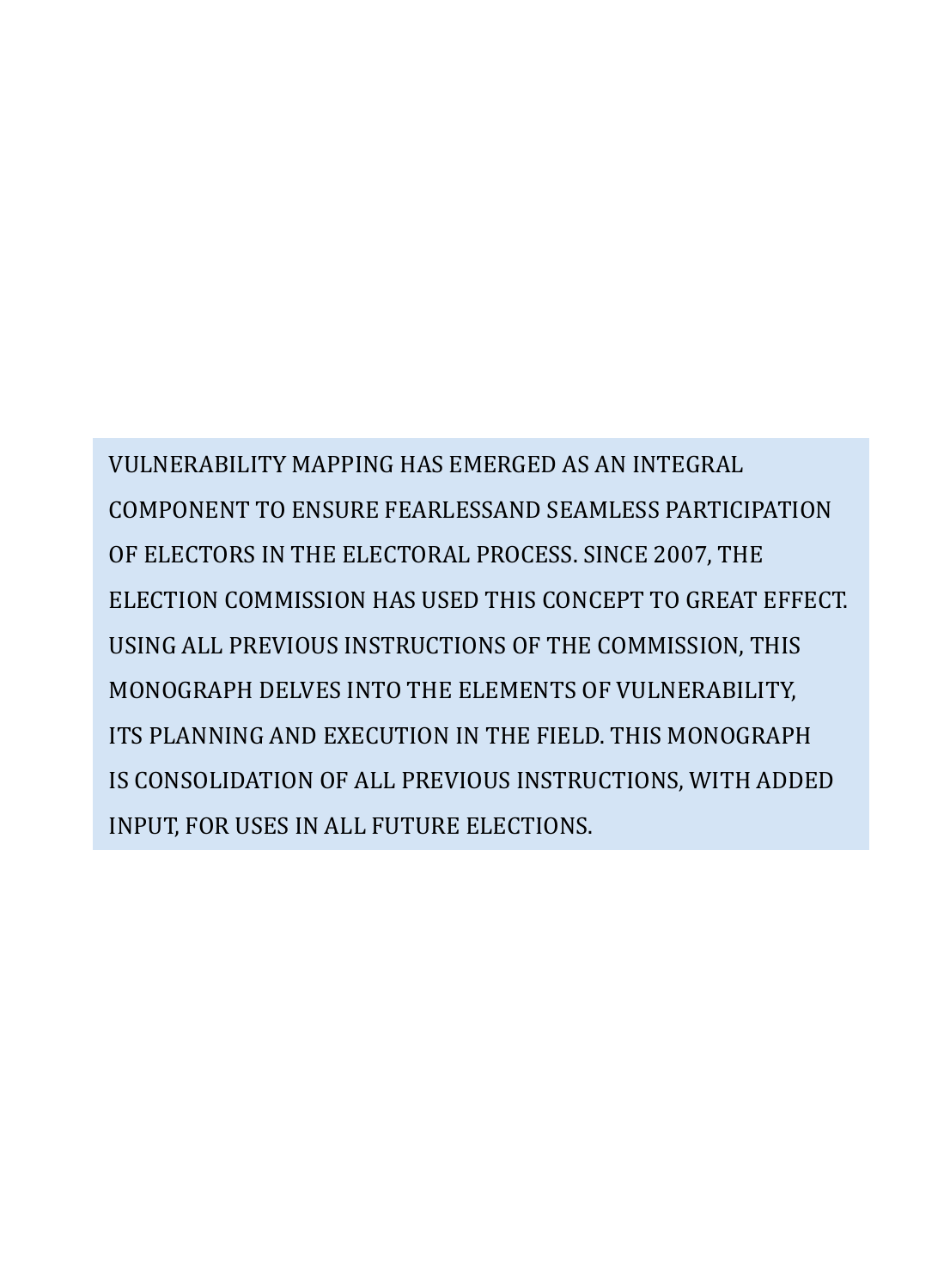### **Table of contents**

|      | <b>ABBREVIATIONS</b>                                                           | V              |
|------|--------------------------------------------------------------------------------|----------------|
| L    | <b>INTRODUCTION</b>                                                            | 1              |
| П.   | <b>INSTRUCTIONS ON LEGAL FRAMEWORK</b>                                         | $\mathbf{2}$   |
| IV.  | PARAMETERS OF VULNERABILITY                                                    | $\overline{2}$ |
| V.   | THREE STAGES OF VULNERABILITY MAPPING (VM) EXERCISE                            | 3              |
| VI.  | <b>ACTION TO BE TAKEN FOR VULNERABILITY MAPPING</b>                            | 4              |
|      | 1. Appointment of suitable Sector Officers and their responsibilities          | 4              |
|      | 2. Appointment of Sector Police Officers and Designated Police Officers for VM | 5              |
|      | 3. Training of Sector Officers & Designation Police Officers                   | 5              |
|      | 4. Making Law and Order portal of State Functional                             | 5              |
|      | 5. Identification of Vulnerable Areas/Segments/Villages/Hamlets                | 6              |
|      | 6. Identification of the persons causing such vulnerability                    | 6              |
|      | 7. Action against the persons responsible for causing vulnerability            | 6              |
|      | 8. Reporting formats                                                           | 8              |
|      | 9. Area domination plan for CPF and Poll Day deployment                        | 9              |
|      | 10. Monitoring of Vulnerable areas/persons on the day of poll                  | 9              |
|      | 11. Role of RO/DEO/Observers after the poll                                    | 9              |
|      | 12. Accountability and Confidentiality                                         | 10             |
| VII. | TIMELINE FOR VULNERABILITY MAPPING                                             | 10             |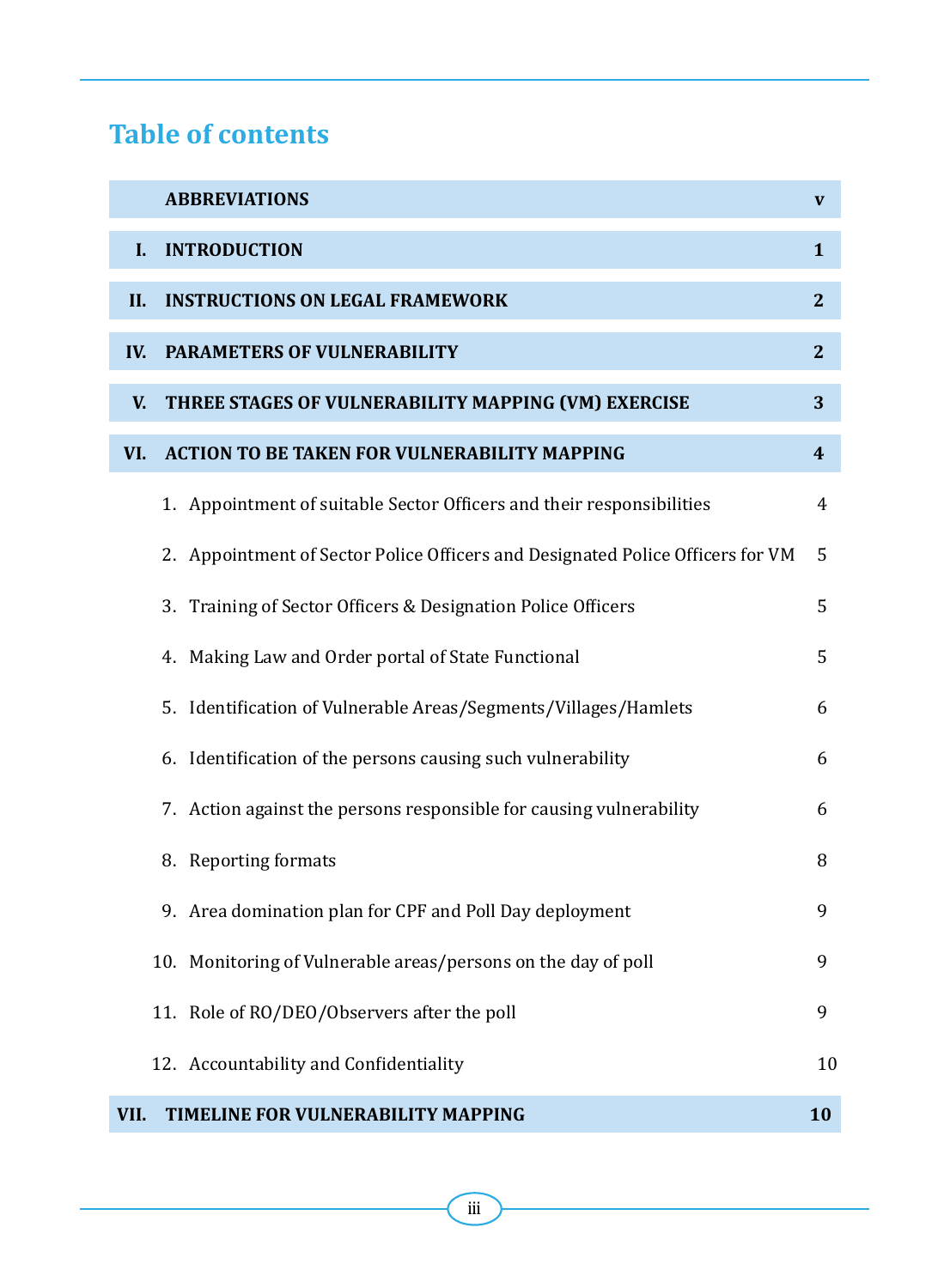#### *ANNEXURES* **12-24**

- • **Annexure-I VM-1** Information on each AC to be provided by DEO/RO to Sector Officer before he/she undertakes the exercise of VM
- • **Annexure-II VM-2 (SO)** Proforma for checking and determining vulnerability by Sector Officers
- • **Annexure-III (PS wise) VM-3 (SO)** A–Polling Station wise Format for enlisting Vulnerable Localities / Pockets / Voter Segments and list of intimidators by Sector **Officer**
- • **Annexure-IV (Sector wise) VM-4 (SO)** Summary of Polling Station wise enlisting of Vulnerable Localities / Pockets / Voter Segments and of intimidators by Sector Officer
- • **Annexure-V (Sector wise) VM-5(SO)** Certificate by the Sector Officer / Sector Magistrate / Head Constable / Assistant Police Sub Inspector
- **Annexure-VI (AC Level) VM-6 (RO)** Summary of vulnerability and list of persons causing vulnerability by Returning Officer
- • **Annexure-VII (District level)VM-7 (DEO)** Report on identification of vulnerability, and action taken at district level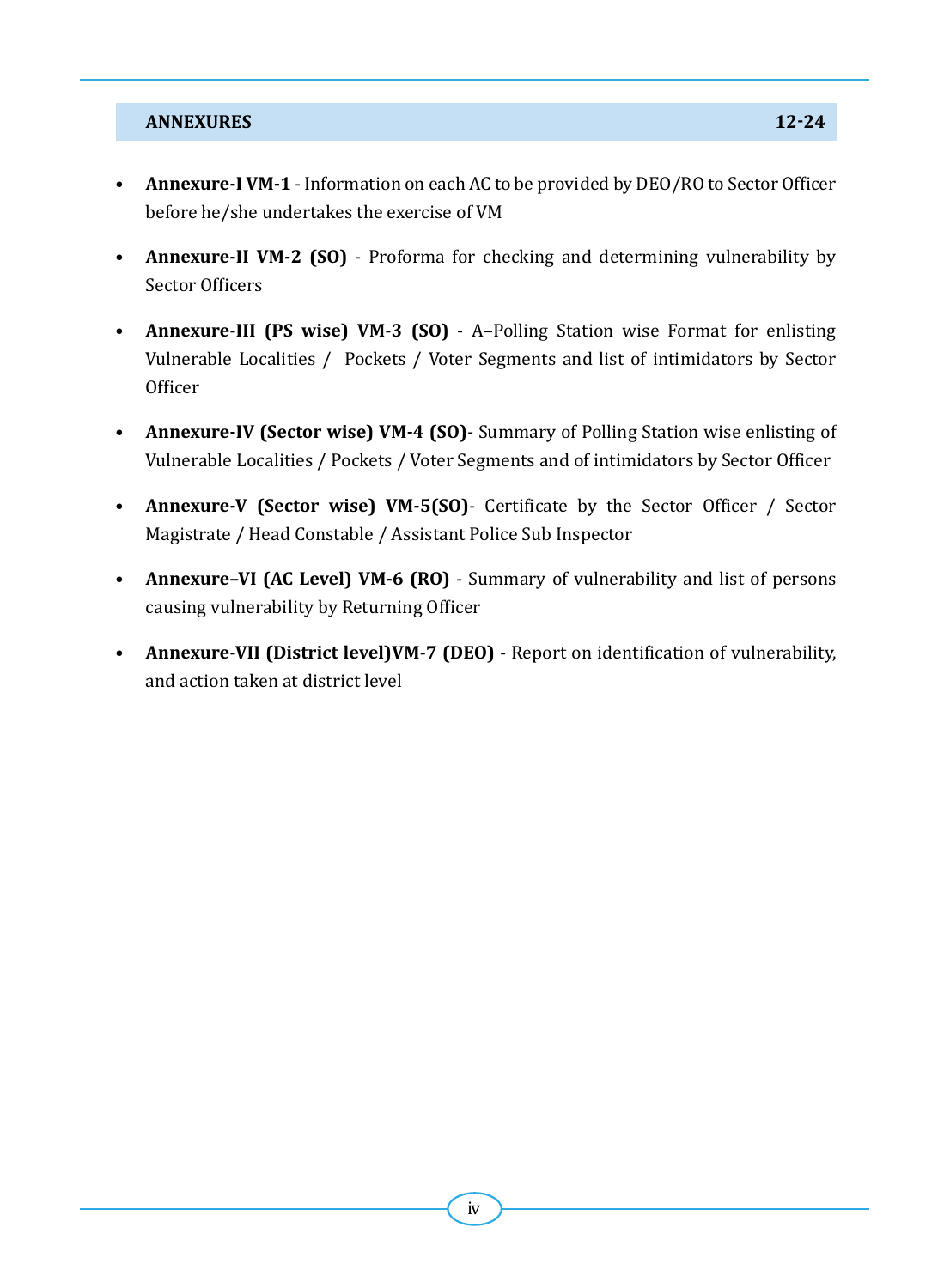#### **ABBREVIATIONS**

| <b>ARO</b>       | <b>Assistant Returning Officer</b>       |
|------------------|------------------------------------------|
| ASD              | Absent, Shifted, Expired & Duplicate     |
| ASI              | <b>Assistant Sub Inspector</b>           |
| <b>ATR</b>       | <b>Action Taken Report</b>               |
| <b>CEO</b>       | <b>Chief Electoral Officer</b>           |
| <b>CPF</b>       | <b>Central Police Force</b>              |
| <b>DEO</b>       | District Election Officer                |
| DM.              | District Magistrate                      |
| <b>DSP</b>       | Deputy Superintendent of Police          |
| ECI              | Election Commission of India             |
| EPIC             | Electoral Photo Identity Card            |
| LIB              | Local Intelligence Bureau                |
| LOR.             | Law and Order                            |
| LWE              | Left Wing Extremism                      |
|                  |                                          |
| MCC              | Model Code of Conduct                    |
| NBW.             | Non Bailable Warrant                     |
| PASA             | Prevention of Anti-Social Activities Act |
| <b>PCCP</b>      | Patrolling-cum-collecting parties        |
| РI               | Police Inspector                         |
| PS               | <b>Polling Station</b>                   |
| R <sub>O</sub>   | Returning Officer                        |
| SDM              | Sub Divisional Magistrate                |
| <b>SDPOs</b>     | <b>Sub Divisional Police Officers</b>    |
| S.O.             | Sector Officer                           |
| SP               | Superintendent of Police                 |
| T <sub>D</sub> O | Taluka Development Officer               |
| UT               | <b>Union Territory</b>                   |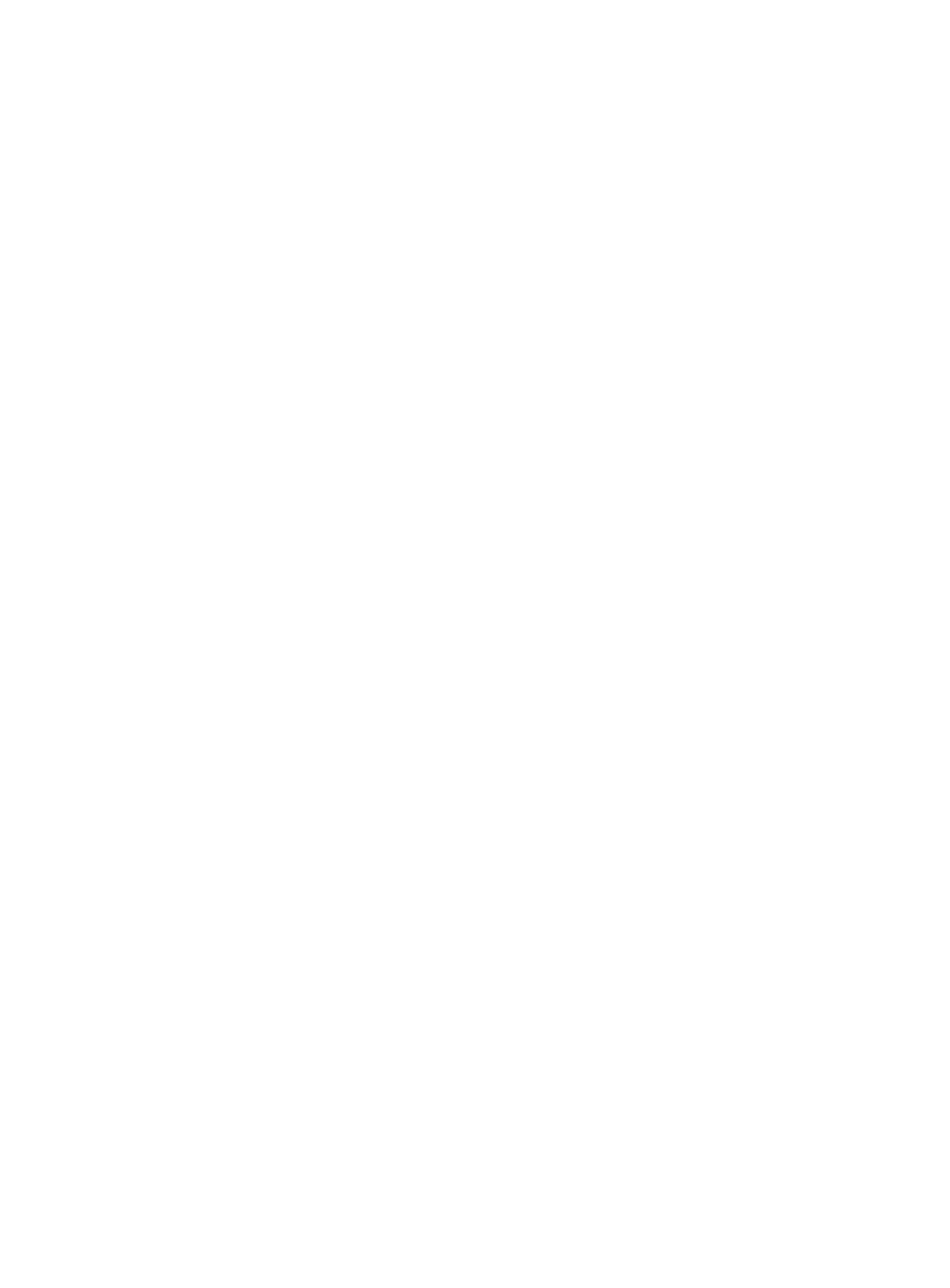#### **I. Introduction**

*Vulnerability* in the context of elections is defined as the susceptibility of any voter or section of voters, whether or not living in a geographically identifiable area, to being wrongfully prevented from or influenced upon in relation to the exercise of his right to vote in a free and fair manner, through intimidation or use of any kind of undue influence or force on the voter.

The exercise of Vulnerability Mapping (VM) in the context of the elections is to be undertaken with the objective of clearly identifying, in advance, such voters or section of voters who are likely to be "vulnerable", the persons or other factors causing such vulnerability and taking adequate corrective action well in advance on the basis of such identification.

Since 2007, the Election Commission of India issued instructions regarding various measures to be taken to ensure free and fair elections. An atmosphere in which each and every elector is able to access the polling station without being obstructed or being unduly influenced by anybody is an important prerequisite to a free and fair election. In the interest of this prerequisite that is for ensuring a free, fair, and safe atmosphere for the voters at large, the Election Commission of India has devised tools for taking advanced, preventive and planned action. One such tool is the tool of Vulnerability Mapping (herein referred to as VM).

#### **Ii. Instructions on Vulnerability Mapping**

Taking due cognizance of the role being played by the muscle power in elections and taking into account of certain prevailing socio economic realities of electoral politics, the Commission initiated a mechanism called *'Vulnerability Mapping'* in 2007. Subsequently, following series of instructions were issued to curb the menace of threat and intimidation at elections by identifying the locations within a polling station area vulnerable for such threat and intimidation:

| Date of<br><i>instruction</i> | <b>Number</b>           | <b>Subject</b>                                                                                                                                                                                     | <b>Key components</b>                                                                                                                                       |
|-------------------------------|-------------------------|----------------------------------------------------------------------------------------------------------------------------------------------------------------------------------------------------|-------------------------------------------------------------------------------------------------------------------------------------------------------------|
| 12/10/2007                    | 464/INST/<br>2007-PLN-I | <b>Measures to ensure</b><br>free and fair elections -<br>Prevention of intimidation<br>to the voters of vulnerable<br>sections of electorate -<br><b>Mapping of Vulnerability</b><br>- regarding. | • Identifying vulnerable villages/<br>hamlets/habitats<br>• Preventive measures<br>• Joint review of DEO and SP<br>• Area domination<br>$\bullet$ Reporting |
| 16/10/2010                    | 464/BR<br>LA/2010       | General elections to Bihar<br>Assembly - security cover<br>for vulnerable areas -<br>regarding.                                                                                                    | • Visit of Sector Magistrates and<br><b>PCCP</b><br>• Providing security cover to<br>vulnerable voters                                                      |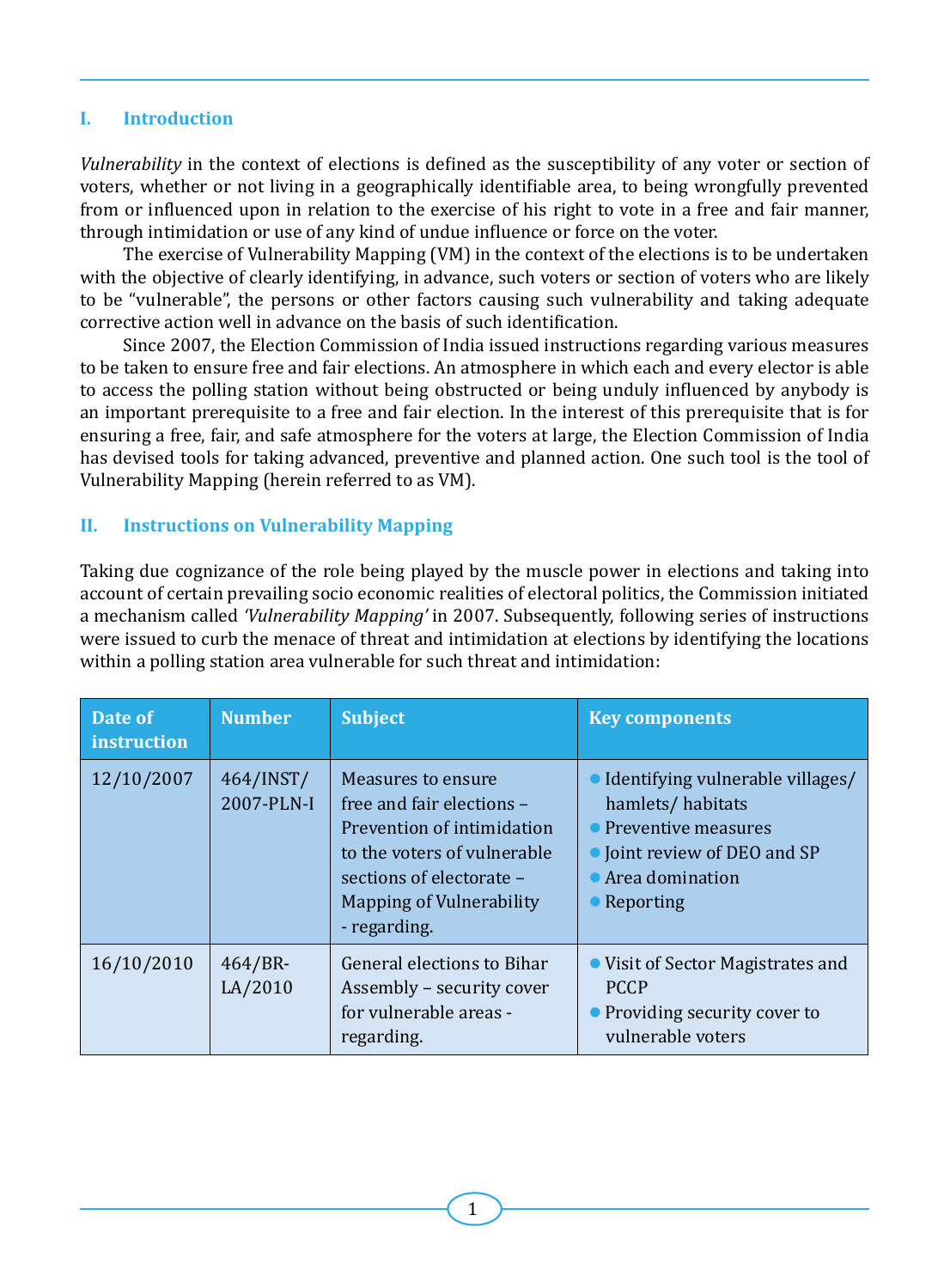| 23/03/2011 | 464/INST/<br>2011/EPS | General elections to<br>Legislative Assembly<br>to Assam, West Bengal,<br>Kerala, Tamil Nadu and<br>Puducherry - security<br>cover for vulnerable areas -<br>regarding. | • Visit of Sector Magistrates and<br>mobile State forces<br>• Providing security cover to<br>vulnerable voters                                                                                                               |
|------------|-----------------------|-------------------------------------------------------------------------------------------------------------------------------------------------------------------------|------------------------------------------------------------------------------------------------------------------------------------------------------------------------------------------------------------------------------|
| 30/12/2011 | 464/INST/<br>2011/EPS | <b>Vulnerability Mapping</b>                                                                                                                                            | • Vulnerability Mapping<br>• Visit of Sector Officer<br>$\blacktriangleright$ Format VM-SO<br>• Format VM-RO<br>● Format VM-DEO                                                                                              |
| 07/03/2014 | 76/INST/<br>2014/EEPS | <b>Expenditure Management</b>                                                                                                                                           | • Formation of Village Level/<br>Ward Level Awareness Group<br>• To gather information of<br>intimidation in area<br>• Creation of confidence building<br>measures in the area                                               |
| 21/10/2015 | 464/L&0/<br>2015/EPS  | Instruction<br>$\alpha$ f<br>Press<br>Conference during elections<br>- regarding                                                                                        | Conference-Media<br>Press<br>$\bullet$ No<br>briefing-sharing of details of<br>deployment of security forces<br>in public domain.<br>• Any information to media will<br>be given by Commission or the<br>CEO/s, if required. |

The tool of VM has been effectively utilized since its inception and depending upon the emerging requirements, it has been modified/adapted from time to time. After over eight years of experience of utilizing this tool in all General Elections, Parliamentary and Assembly, the mechanism of VM has now become institutionalized. Drawing from these experiences and learning from the best practices from across the country, the series of instructions issued by the ECI on VM have now been consolidated and augmented further in a systematic framework in this monograph for more effective application in the field.

#### **III. Legal framework:**

1. Section 171C of the Indian Penal Code - Undue influence at elections is an electoral offence under section 171C of the Indian Penal Code. Any voluntary interference or attempt at interfering with the free exercise of any electoral right constitutes the crime of undue influence at an election.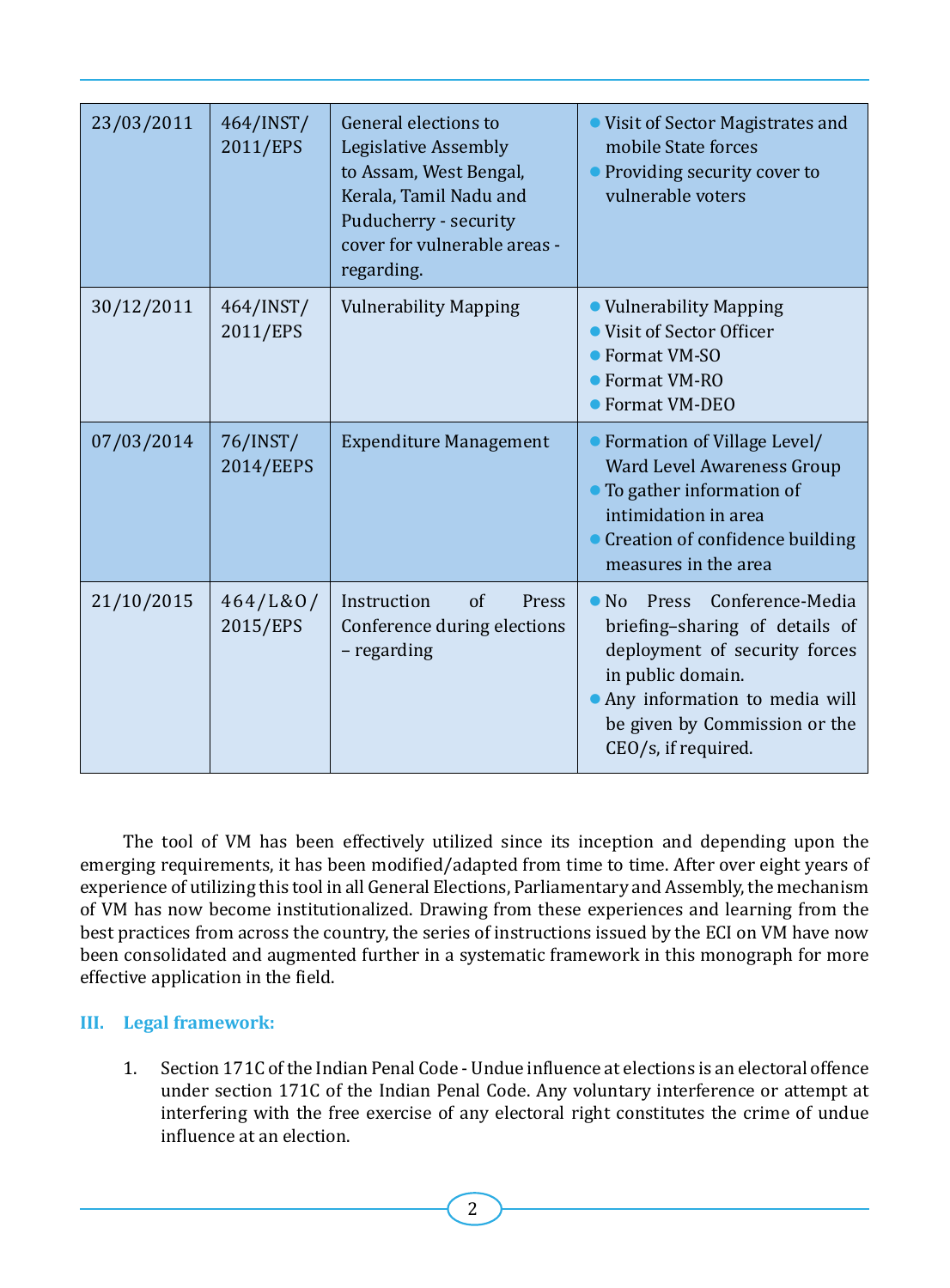2. Section 123 (2) of the Representation of the People Act, 1951 – This section defines, any direct or indirect interference or attempt to interfere on the part of the candidate or his agent, or of any other person with the consent of the candidate or his election agent with the free exercise of any electoral right, as a corrupt practice.

 Additionally, various other related provisions of IPC can be invoked by the enforcement agencies depending upon the offences those create vulnerability.

#### **IV. Parameters of vulnerability**

Every DEO/RO needs to collect input on the basis of present and past records concerning the elements of vulnerability in his/her district/constituency. Annexure-I provides a set of parameters to collect the input on vulnerability. The DEO/RO should collect such information atleast six months in advance and continue updating subsequently. After appointment of Sector Officer for the exercise of Vulnerability Mapping, this input needs to be provided to him/her. Suitable training capsule also needs to be organized to make him/her capable for the exercise of vulnerability mapping.

Other important parameters that are also to be taken into consideration by DEO/RO while carrying out vulnerability mapping exercise and while giving written briefs to Sector Officers include the following :

- **i. Pre-poll complaints:** Pre-poll complaints may be considered as an important input of Vulnerability Mapping. Complaints are important on many counts. It is a live phenomenon showing depth of political competitiveness much before the poll day. Complaints are not always genuine. However, number of complaints verified true by election machinery may be taken as an indicator of vulnerability. Pre-Poll complaints have usually two dimensions. One relates to MCC, the other relates to political rivalry of diverse nature primarily concerned with maintaining/consolidating/losing of political ground by leaders of political parties. Indeed, the second variety of activity starts taking place much before the Poll day. Complaints are a manifestation of tremors felt by political parties in the run-up to the elections.
- **ii. Act of political parties:** Number of complaints related to violation of MCC cases, prior to poll, are also important. Experience suggests that political parties are reluctant to take permission of household owners for wall-writing on private property. In rural areas, it is almost taken as granted. The voters may not muster courage to raise voices against the much organized body called political party, in particular, ruling political party. This creates sense of vulnerability in voters. Indeed, giving permission to political parties to allow private property put on graffiti may be silently forceful. In this context, the propensity of MCC violations has a strong bearing upon vulnerability of the Polling Station and shall, therefore, be taken into consideration in mapping of vulnerability.

The Sector Officer will use the proforma, as prescribed at Annexure-II, for checking and determining vulnerable areas, particularly in non-LWE areas during the visit to the Polling Station(s).

Besides the Sector Officer's VM report, the DEO must also ensure the following:

**i. Cross-verification of vulnerability report**: There must be some additional mechanism of collecting, cross verifying and collating information at a relatively higher level of the Sub-divisional Magistrate (SDM). Some more inputs may be added thereon, from SDPOs/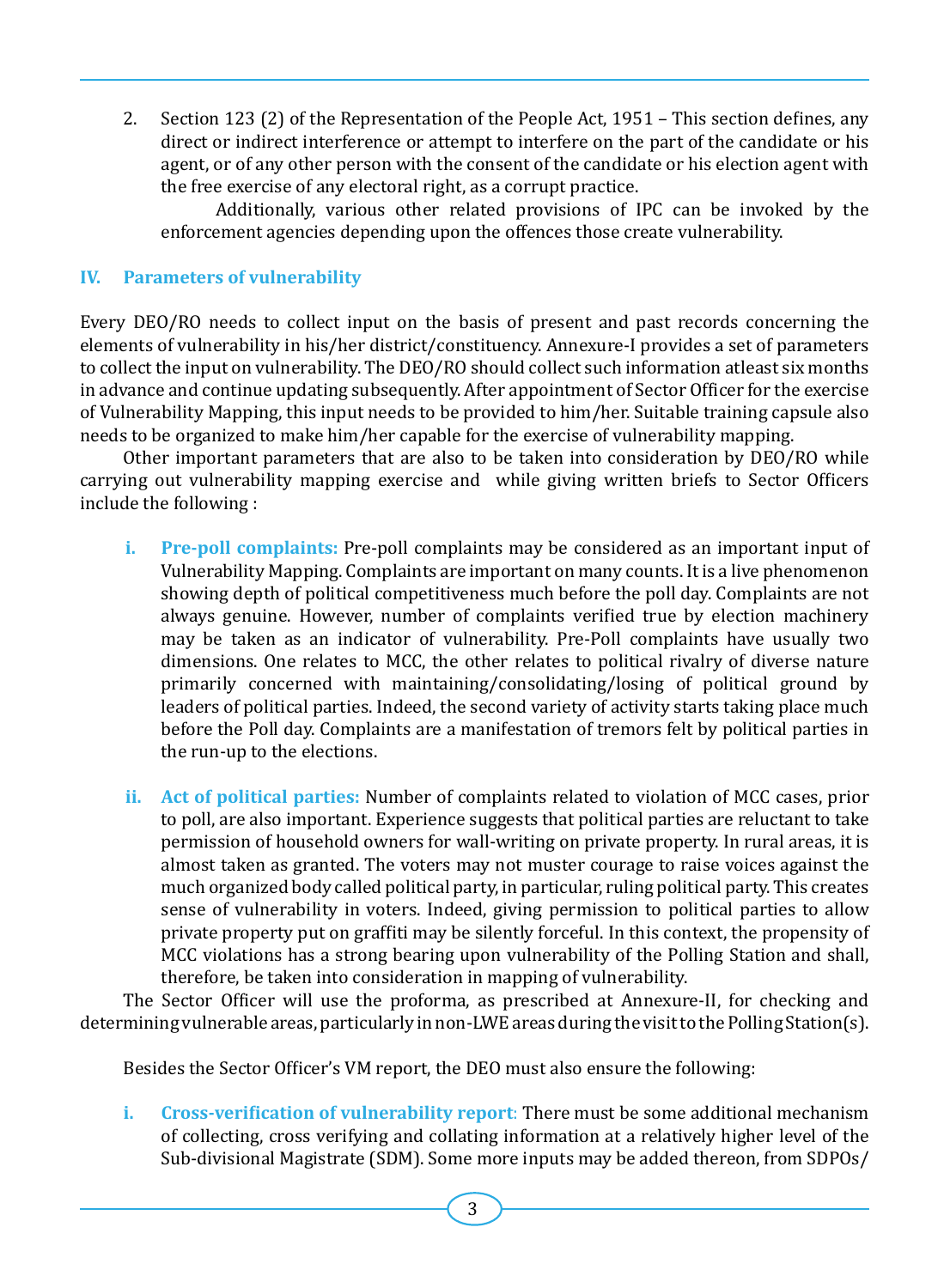other sources/ district intelligence inputs, making vulnerability plan rationalized and realistic. During General Assembly Elections, SDMs shall coordinate with ROs of the assembly constituencies within the sub-divisional jurisdiction.

- **ii. Other avenues for collecting inputs:** The Commission has issued instructions that ROs will take into consideration **the worry lists** submitted by candidates before force is deployed. The interface in having inputs from political parties may be taken at the SDM level (and not below it) so that validation may be done at this level first before it goes up to the level of DEO/RO.
- **iii.** There shall be some channel **for information sharing from the voters** also, they being the largest stake holders. The helplines/Call centers/ Control Rooms shall be activated and given sufficient publicity. The Sector officers shall be well versed with these details.

#### **V. Three stages of vulnerability mapping (VM) exercise**

In all the Constituencies going to poll, the Vulnerability Mapping (VM) exercise shall be carried out without exception. The VM exercise takes place in three stages:

- **i. Identification of the voters**/voter segments (village/hamlets/ area wise) vulnerable to threat or intimidation
- **ii. Identification of the persons causing** such vulnerability
- **iii. Initiating preventive measures**againstthepersons responsiblefor causingvulnerability.
- **VI. Action to be taken for vulnerability mapping:**
	- **1. Appointment of suitable sector officers and their responsibilities**

#### **a) Appointment process:**

Depending on the terrain and availability of manpower resources, one Sector Officer or Sector Magistrate, as per directions of the Commission, is to be appointed to supervise 10 to 12 Polling Stations, that can be covered in 1 to 2 hours. Since this is one of the most responsible positions; the best officers are to be identified. If required Central Govt. officers can also be deployed. All help, including vehicular, fuel, mobile phone support etc. if needed, shall be extended to the Sector Officer for this purpose.

It may be noted that Sector Officers are appointed to look after the VM work related to the specific sections, covered under each of the 10-12 Polling Station, hence this must not be construed as 10-12 Polling Station Locations. After announcement of election schedule till the poll process – Sector Officers shall be designated as Zonal Magistrates for the same area, at least 7 days before the poll day. They will be conferred with the powers of Special Executive Magistrates also. The CEO shall take appropriate action in consultation with the State Government to facilitate the conferment of the powers of the Special Executive Magistrate.

#### **b) Pre-poll responsibilities:**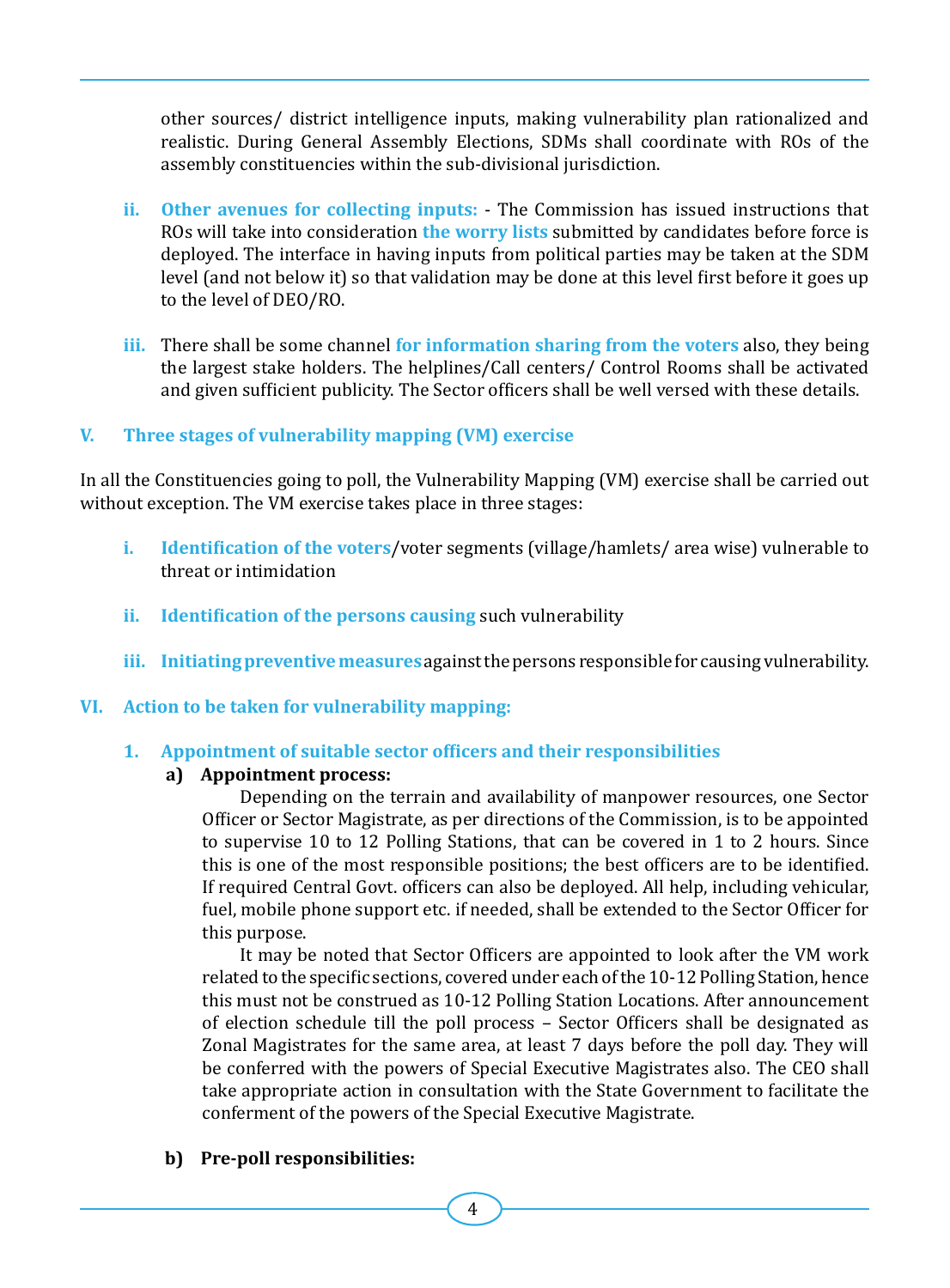The pre-poll responsibilities of the Sector Officers related to the Vulnerability Mapping include:

- i. Initiating VM exercise as per the timeline
- ii. Frequent visits for confidence building measures and fine tuning the VM
- iii. Identification of villages, hamlets and segments of voters vulnerable to threat and intimidation.
- iv. Identification of persons who make it vulnerable It is not about numbers it is about names - Information to be given in prescribed format to the RO/DEO without having to disclose the source.
- v. Accountability for ensuring free access of voters for voting.
- vi. Contact points within the vulnerable community with their telephone numbers.
- vii. SO will act as Zonal Magistrate, therefore will be accompanied by the police officer.
- viii. Since SO will act as Zonal Magistrate, he will prepare a Zonal Magistrate Plan with a sketch map for PSs, list of telephone numbers of PSs and election related officers, police stations, list of responsible persons, list of anti-social elements etc.
	- ix. Meeting with Labour inspectors and food and supply officers for identification of vulnerable areas.
	- x. Meeting with heads of educational institution, specially residential institutions.
	- xi. Interaction with factory/godown owners.
- xii. Meeting with RWA's/Gram pradhan/Sarpanch for confidence building.
- xiii. Sharing information with the beat constable.
- xiv. Knowledge about geography of the polling station/area.
- xv. Identify the distribution of electors in terms of caste, creed and religion.
- xvi. Identification of persons running printing press.

#### **c) Poll day responsibilities:**

On Poll day the Sector Officer is expected to: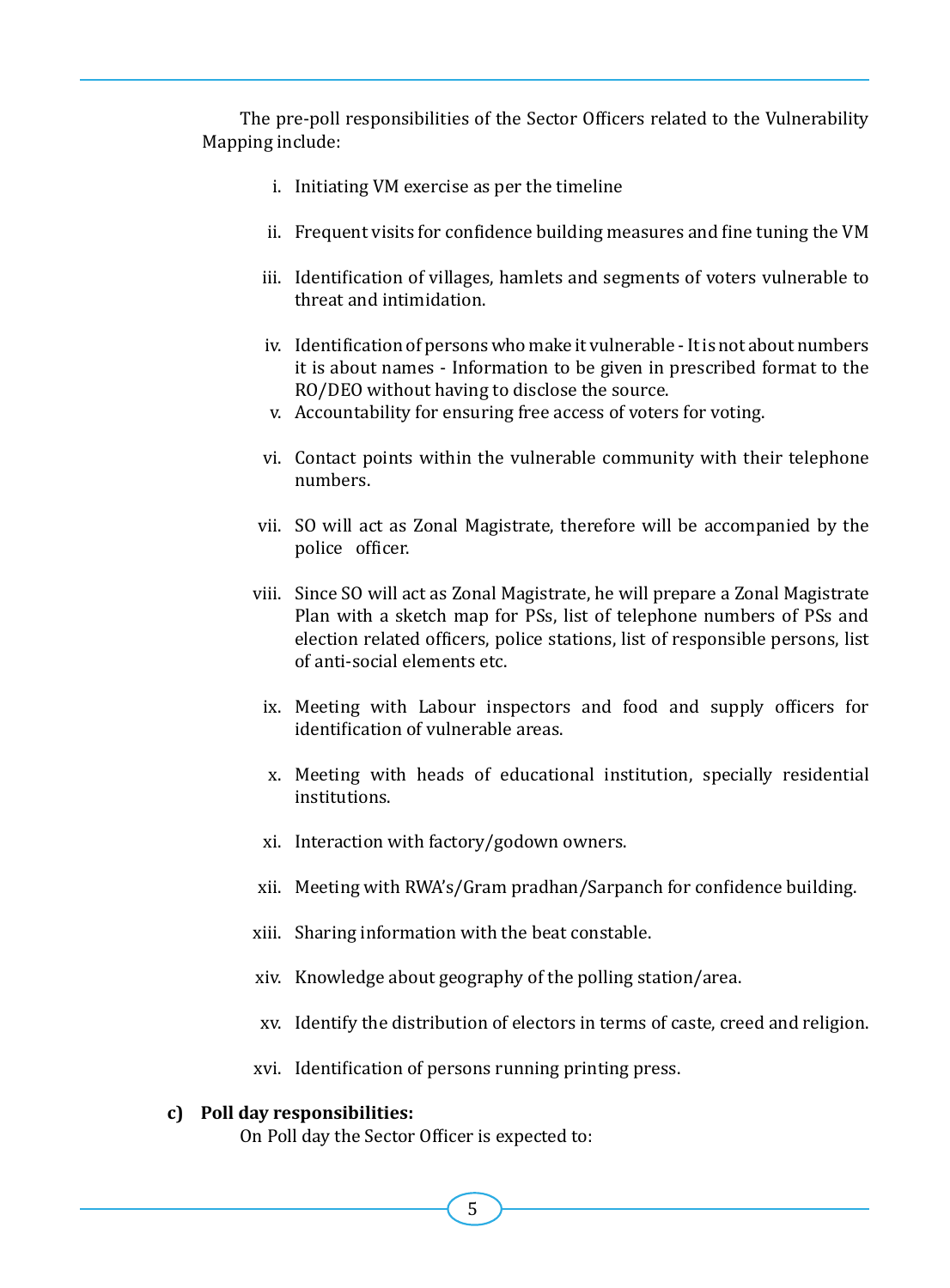- i. Frequently check if the vulnerable sections identified earlier, are voting or not
- ii. In case of any alarm in this regard he/she has to alert the RO and district administration immediately.
- iii. He may also keep a check on vulnerable section with the help of flying squads.

The activities described above are illustrative only. Depending on the local sensitivities, the DEO/RO may add more activities for the purposes of VM.

#### **2. Appointment of sector police officer and designated police officer at police station level**

Every Police Station covers a certain area of the Assembly Constituency. For the purpose of VM; the SP of the district shall arrange for a policeman who will act as Sector Police officer, to accompany the Sector Officer and jointly conduct the exercise of VM in the given area. The Sector Police officer shall not be below the rank of Assistant Sub-Inspector or Head Constable of police.

For tracking the individual trouble mongers and for ensuring that the troublemakers are kept under watch, a specific officer shall be designated at Thana (Police Station) level for ensuring the proper law and order and peaceful poll. He will be called the Designated Police Officer for Vulnerability Mapping.

#### **3. Training of sector officers & designated police officers**

Basic amenities such as vehicle, fuel, phone etc. shall be provided to the Sector Officers. Magisterial powers shall be conferred on the appointed Sector Officers. Apart from these the Sector Officers and the Designated Police Officers shall be well trained on following aspects to make them able to carry out their duties smoothly. They shall be trained jointly and each shall be provided the following details during the training:

- i. Electoral roll of each of the PS; with hamlet name etc. to enable them to contact voters of every section in the part.
- ii. Polling Station wise Basic Minimum Facilities (last updated)
- iii. Voter turn-out (in last 2 general elections)
- iv. Gender ratio
- v. MCC violation cases (in last 2 general elections)
- vi. A route map of their area, giving the broad layout and location of polling stations falling in their sector (it could be a sketch map, need not be a scale map)
- vii. And other details as per Annexure-I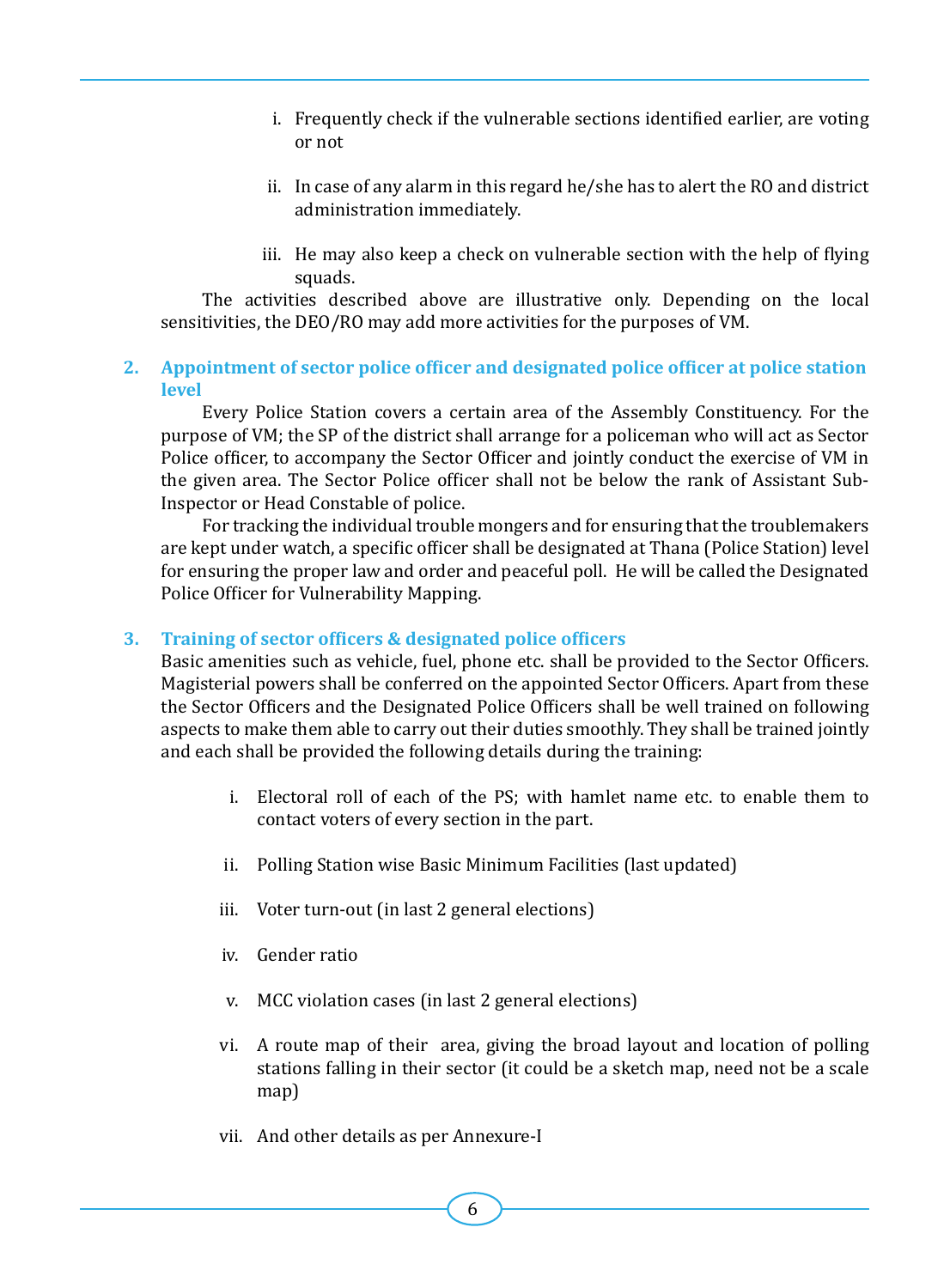Their joint visit programme shall be drawn up and be provided at the time of training. During joint training session of RO & SDPO as well as of DEO & SP, the topic of VM shall be covered. RO & SDPO as well as DEO & SP shall take periodical joint review with these officers to monitor the work done by them and review the action taken on points highlighted during their joint visits.

#### **4. Making law and order portal of state functional**

As per the direction of the ECI instruction No.464/INST/2009/EPS dated 1/9/2009, every State is expected to give two reports daily to the Commission – Law and Order Report-1 (LOR-1) and Law and Order Report-2 (LOR-2). These reports are a cumulative gist of:

- Preventive action taken
- Seizure reports illegal arms, liquor, drugs, etc.
- Vulnerable areas, persons and intimidators and action taken
- NBW cases
- Listed bootleggers
- **PASA detainees**
- Externment cases
- Bad characters
- Any related Media report

The detailing of each of the cases mentioned above shall be done on the law and r portal maintained by the State. This portal is expected to maintain PS- wise order portal maintained by the State. This portal is expected to maintain details of persons causing vulnerability and the action taken by the administration. This portal shall become functional well in time before the announcement of elections.

#### **5. Identification of vulnerable areas/ segments/ villages/ hamlets**

- i. The first stage in the exercise of Vulnerability Mapping by the Sector Officer or the Sector Magistrate has to be undertaken with immediate effect after the declaration of election by the Commission. Sector Officer and HC/ ASI/Police Officer shall take visit of every area jointly.
- ii. The journey programme for them will be decided jointly by the Returning Officer and Dy. Superintendent of Police/SDPO.
- iii. The Sector Officer and team his/her must visit every Locality/ Pocket in the area of every Polling Station in his/her Sector, hold widespread discussions with the local people, collect intelligence, and enlist the vulnerable households and families, as well as the persons and factors causing such vulnerability there.
- iv. While carrying out this exercise they shall take into account the past incidents and current apprehensions.
- v. After the visit, they will prepare information for all points covered in Proforma enclosed herewith in Annexure II, and also fill relevant forms at Annexure III, IV and V.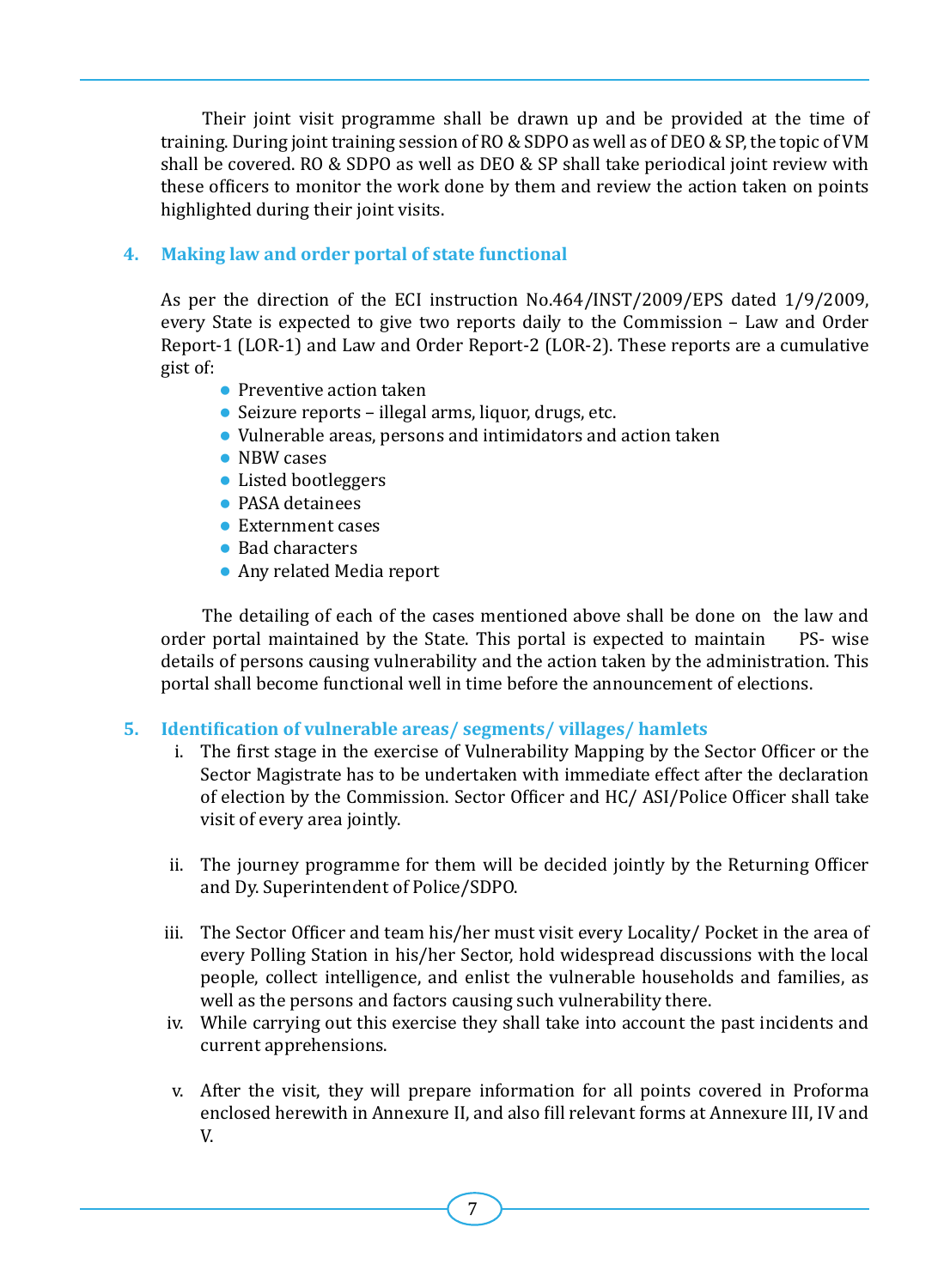- vi. The local police officer and local civil authorities such as TDO/ Mamlatdar/ Police Inspector etc. shall also be consulted and their inputs be taken in to account before finalizing the list/forms.
- vii. The format at Annexure II is only meant as an enabler; and information collected may not be restricted to it. Additional information may be added, if it has a bearing on the vulnerability of the PS.
- viii. Upon the arrival of the Observer in the Constituency, the  $DEO/RO$  shall hand over the details of polling station-wise Vulnerability Mapping of the relevant Assembly Constituency to the Observer (Please see Annexure VI and VII).
- ix. The Observer will also visit such locations and interact with the voters and shall constantly monitor the developments.

#### **6. Identification of the persons causing such vulnerability**

This exercise of identifying the persons responsible for making the voters / villages vulnerable shall be undertaken polling station wise indicating the name of village, hamlet, names of the potential troublemakers, including their address, and so on. This work has to be done by maintaining complete confidentiality of the informers/source, if so desired.

#### **7. Action against the persons responsible for causing vulnerability**

- i. The DEO and the Superintendent of Police of the District shall hold a joint revi ew on the subject and shall finalize a focused action plan to deal with the potential threats and intimidation points identified. The action plan may be included, interalia, binding the identified trouble mongers under appropriate section of the law, confiscation of arms, preventive detention if required, forcing their appearance in local police stations at reasonable intervals to ensure their good behaviour, placement of police pickets, regular confidence building visits etc.
- ii. The DEO and the SP shall initiate all preventive measures to ensure that intimidation/ obstruction do not really happen on the poll day.
- iii. It has to be ensured that all such measures are undertaken in absolutely non-partisan manner without fear or favour towards any particular party.
- iv. Names of contact persons from within the vulnerable groups shall also be identified and their contact numbers / mobile numbers, if any, shall be noted down.
- v. For tracking the individual trouble mongers and for ensuring that the troublemakers are kept under watch, the Designated Police Officer for Vulnerability Mapping is to be appointed in each Thana, as already mentioned.
- vi. EPIC snatching from Vulnerable Voters and the incidences of people being induced to deposit their EPIC on payment of money to prevent them from exercising their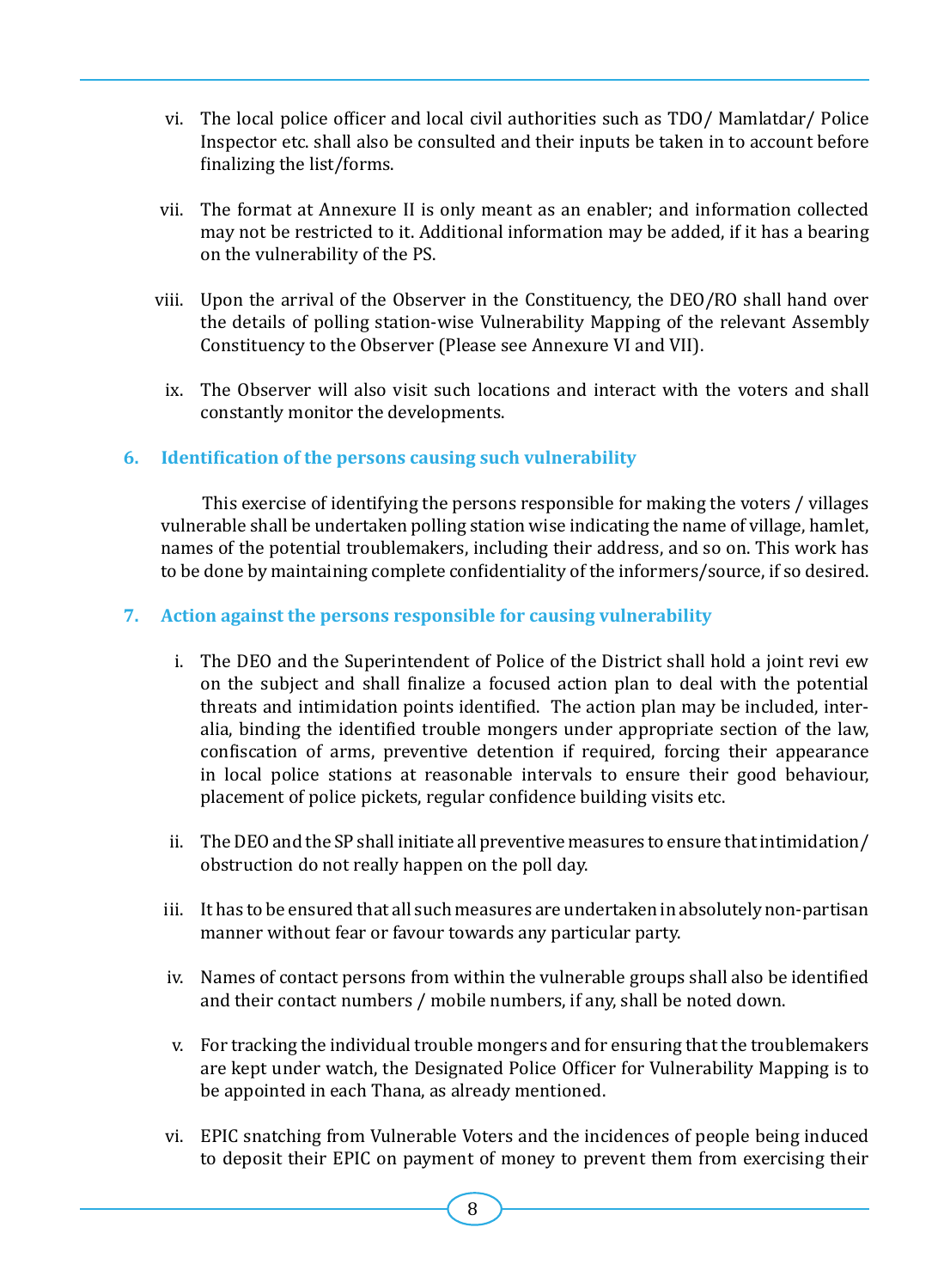franchise shall be stopped. The DEOs/SPs/ROs shall closely monitor the situation and promptly take all appropriate action in this regard.

- vii. DEO/SP shall initiate confidence-building measures to bolster the voters' confidence about the arrangements for free and fair poll.
- viii. DEO/SP shall undertake tours, preferably jointly, to such locations and meet the communities and explain the arrangements made for the free and fair poll.
	- ix. Confidence building visits shall be made by other senior officers also. Joint visits by SDM/DySP; Tehsildar/PI will be very effective and shall be planned in the areas identified as most vulnerable. The visiting officers shall hold meetings with the vulnerable persons / groups and issue warning to the troublemakers that they will be tracked individually. These actions shall be taken in a focused manner.
	- x. Joint patrolling by civil and police authorities:- There shall be joint patrolling of civil and police authorities starting from TEN days before the poll to TWO days before the poll [P(-10) to P(-2)]. Introducing presence of civil authorities of reasonably higher rank will instill confidence, other than providing important inputs for finalizing the Force Deployment Plan.
	- xi. The DEO/RO shall interact with the candidates and the representatives of the political parties to gather regular feedback.
- xii. Regular feedback on the subject may also be obtained from the District Intelligence (L.I.B.).
- xiii. Where ever there is a cluster of such vulnerable pockets, the DEO shall arrange for dedicated police teams/squads and locate them at convenient locations in the vicinity, to be pressed into service for action on the day of poll without any loss of time. It shall invariably form part of the District Security Plan.
- xiv. Awareness generation among female voters: Awareness generation among female voters on voting without fear and influence is essential as they tend to be soft targets of intimidation and undue influence, not only from outsiders but also from the family within.
- xv. Formation of Village Level/ Ward Level Awareness Group (VAGs/WAGs) to mobilise them to gather information of intimidation in area & to create confidential building measures in the area (ECI instruction no.76/INSTRUCTIONS/2014/EEPS//Vol-IV dated 7th March,2014).
- xvi. Carry out 24 hours surveillance by FSTs, SSTs, VVTs.

#### **8. Reporting formats**

#### **a. Reporting by Sector Officer:**

The Sector Officer shall carefully fill the following formats:

 l VM-2(SO):ProformaforcheckinganddeterminingvulnerabilitybySector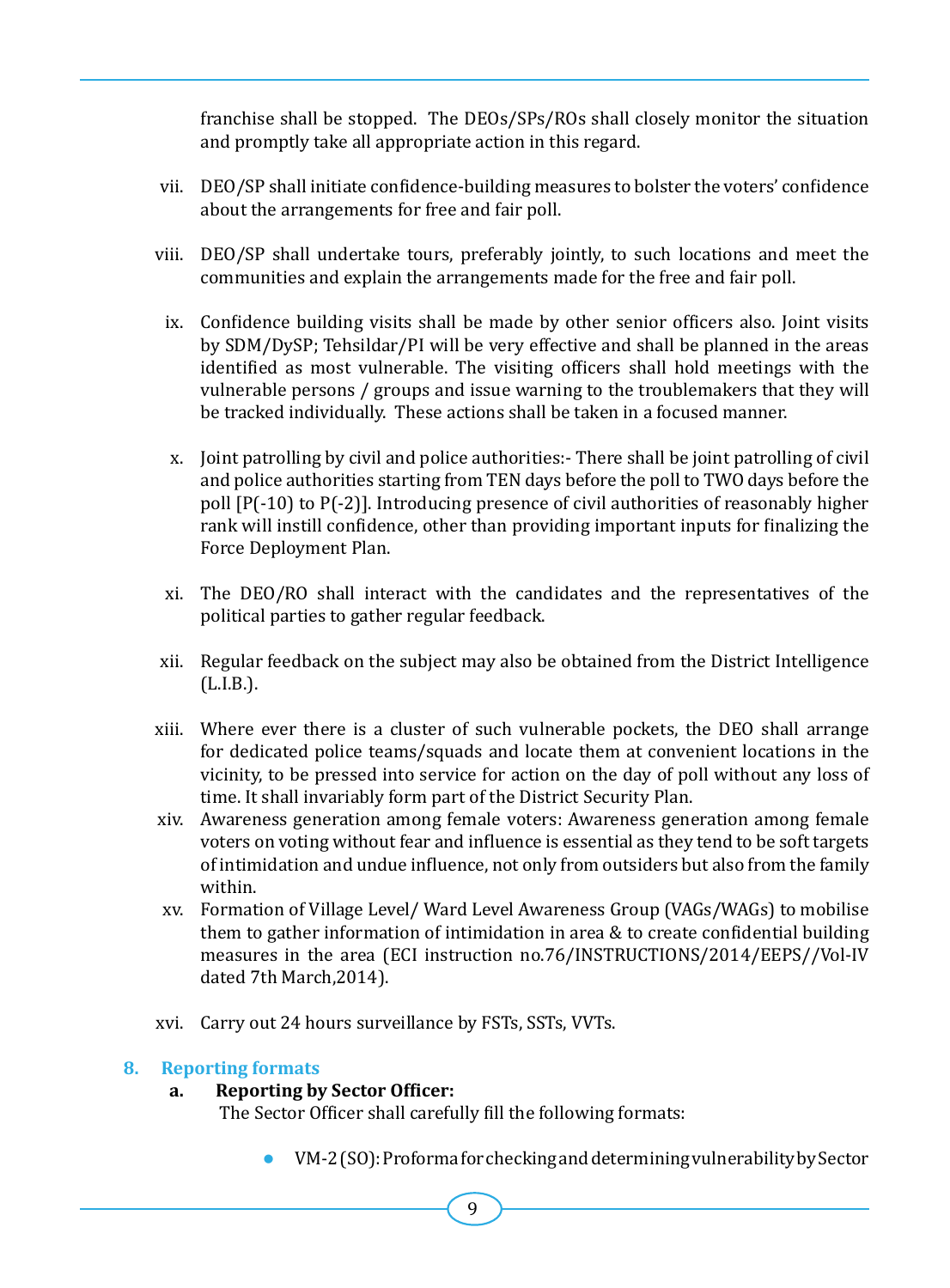Officer (Annexure II)

- VM-3 (SO): Polling Station wise Format for enlisting Vulnerable Localities / Pockets / Voter Segments and list of intimidators by Sector Officer (Annexure III)
- VM-4 (SO): Summary of Polling Station wise enlisting of Vulnerable Localities / Pockets / Voter Segments and of intimidators by Sector Officer (Annexure IV)
- VM-5(SO): Certificate by the Sector Officer / Sector Magistrate / Head Constable / Assistant Police Sub Inspector (Annexure V)

These formats are to be necessarily filled for each such locality / Pocket, while Sector Officer is touring the locality. The Sector Officer must retain copies of the filled in Formats and *submit all filled in Formats to the Returning Officer within 3 days of announcement of elections.*

In case no such vulnerable hamlet or village is identified Assembly Constituency, the DEO concerned shall obtain a certificate from the field functionaries from the Thana / block level and sub divisional level & from S.P. and finally submit a certificate to the CEO that no such vulnerable village or hamlet or voter segment is available / identified within this district. *Such certificates shall be sent within 5 days of announcement of elections.*

#### **b. VM Report of the Returning Officer:**

The RO of the constituency shall compile all above information and finalize the VM for the entire constituency and make it available to the DEO, *within 5 days of announcement of elections* after retaining a copy of the same, in the following format:

**•** Format VM-6 (RO): Summary of vulnerability and list of persons causing vulnerability by Returning Officer (Annexure VI)

#### **c. VM Report of DEO:**

The DEO, on the same lines, must collect the Formats VM/RO and prepare and make available, the Format 'VM/DEO' to the CEO within 7 days of announcement of election. The format prescribed for DEO reporting is:

Format VM-7 (DEO): Report on identification of vulnerability, and action taken at district level (Annexure VII)

The CEO must compile all the district Formats VM/DEO of the State into a book and make this compliance available to the Commission within 10 days of announcement of elections.

#### **9. Area domination plan for cpf and poll day deployment**

 $\bullet$  The Commanders / Assistant Commanders of the CPF shall be given a list of such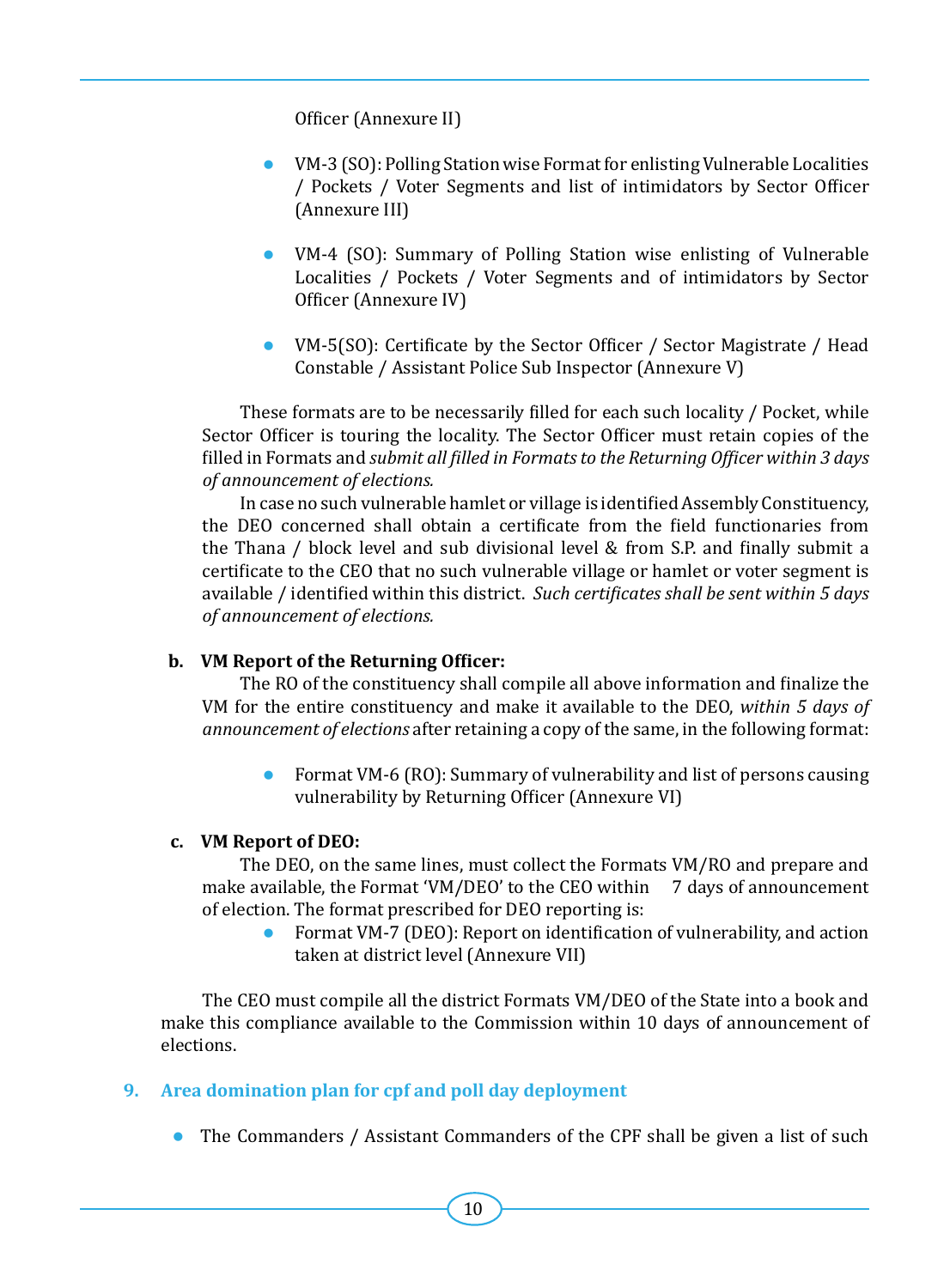vulnerable locations by the DEO.

- Wherever CPF arrives in advance for area domination, special attention shall be given to such locations.
- On the day of poll, the Commanders/Assistant Commanders shall make it a point to visit such vulnerable pockets as a confidence building measure.
- $\bullet$  In case they come across any obstruction they shall take note of it and immediately inform any of the electoral officials such as RO/DEO/SP/Observer/Sector Officer and keep a note of the time of their intimation.

#### **10. Monitoring of vulnerable areas/persons on the day of poll**

Following actions need to be taken to ensure that the vulnerable persons, if any, are able to vote without fear, threat or intimidation:

- $\bullet$  At the time of dispatch of the polling parties from the dispatch canters, the RO shall brief the Presiding Officer concerned about the vulnerable locations within the polling station area.
- The Sector Officers shall submit a report indicating abnormally low percentage of voter turnout, if any, within any section/sections particularly, with reference to the vulnerable locations to the RO which may be used during the scrutiny etc.
- $\bullet$  On the day(s) of poll, the Sector Magistrates and the mobile forces shall visit at least twice such villages/hamlets/dwelling areas which are identified as vulnerable areas and where there are reports of possible intimidation of the voters. The Sector Magistrates and mobile forces during their visit to these areas will ensure that wherever required, adequate security cover is provided to such vulnerable voters.
- During the poll, the Observers and other senior officers while visiting the polling station shall pay a special attention to this problem and find out whether any undue influence, intimidation/obstruction is being caused.
- The police patrolling parties shall keep track of the vulnerable locations and keep the control room informed. Wherever necessary, police pickets shall be established to ensure free and smooth access to all voters to cast their votes without fear.
- $\bullet$  The Commanders/Assistant Commanders of the CPF shall make it a point to visit such vulnerable pockets as a confidence building measure on the day of polls. In case they come across any obstruction they shall take note of it and immediately inform any of the electoral officials such as RO/DEO/SP/Observer/Sector Officer and keep a note of the time of their intimation.
- Election staff (presiding and polling staff to be briefed wherever necessary to monitor vulnerable areas).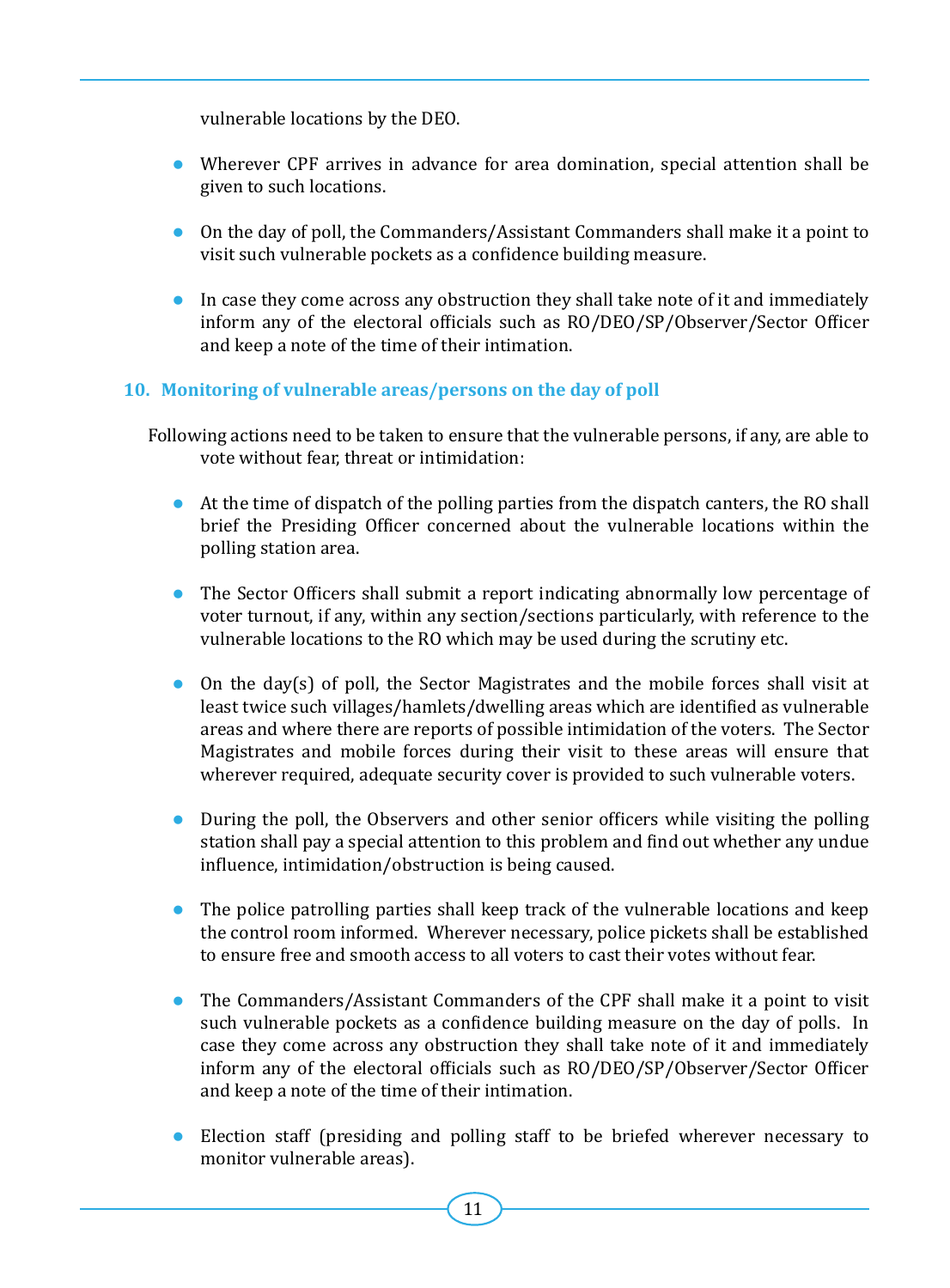**•** Deployment of adequate force in the vulnerable areas.

#### **11. Role of ro/deo/observers after the poll.**

- a. The RO/DEO shall take the inputs on mass scale intimidation/ threat/obstruction, if any, into consideration while submitting their report after the poll.
- b. The Observers shall give their full attention to the issue of VM and verify it at every stage. A special mention of it shall be made about the issue in their final report. Apart from this, they shall make an intelligent reading of the Form 17A and the marked copy of the electoral roll used in the polling stations at the time of scrutiny of Form 17A, if ordered by the Commission, after the poll.

#### **12. Accountability and confidentiality:**

The Commission directs that accountability of various civil and police officials for Vulnerability Mapping and follow up at every stage shall be clearly defined with reference to each polling station/constituency. Severe disciplinary action will be initiated in case of dereliction of duty on the part of any police/civil officials in this matter.

*It is advised not to conduct any kind of press conference or to furnish any type of details relating to Vulnerability Mapping, Vulnerable areas, hamlets, troublemakers etc. or any type of details relating to deployment of security forces for the purpose, in public domain during any election. Appropriate instructions to field machineries may be given in this regard. Any information to media about vulnerability, if required would be given only by the Commission or by the Chief Electoral Officers of the State/ UTs concerned on instructions of the Commission.*

*The Commission has made it very clear that in case of the ATR not being submitted by any DEO within the stipulated time, it may be brought to the notice of the Deputy Election Commissioner concerned by the CEO for immediate follow up action.*

| Sr. No.        | <b>Activity</b>                                                                           | <b>Time-limit</b>                                |
|----------------|-------------------------------------------------------------------------------------------|--------------------------------------------------|
| $\mathbf{1}$   | Collection & compilation of basis information<br>on each AC by DEO/RO (as per Annexure-I) | Six months before the election                   |
| $\overline{2}$ | Updation of basic information by DEO/RO<br>(as<br>per Annexure-I)                         | Before handling over to Sector<br>Officer        |
| 3              | Appointment of Sector Officers & Police Sector<br><b>Officers</b>                         | About six to four months before the<br>election. |
| $\overline{4}$ | Appointment of Designated Police Officer at<br>police station level                       | About six to four months before the<br>election. |

#### **VII. TIMELINE FOR VULNERABILITY MAPPING:**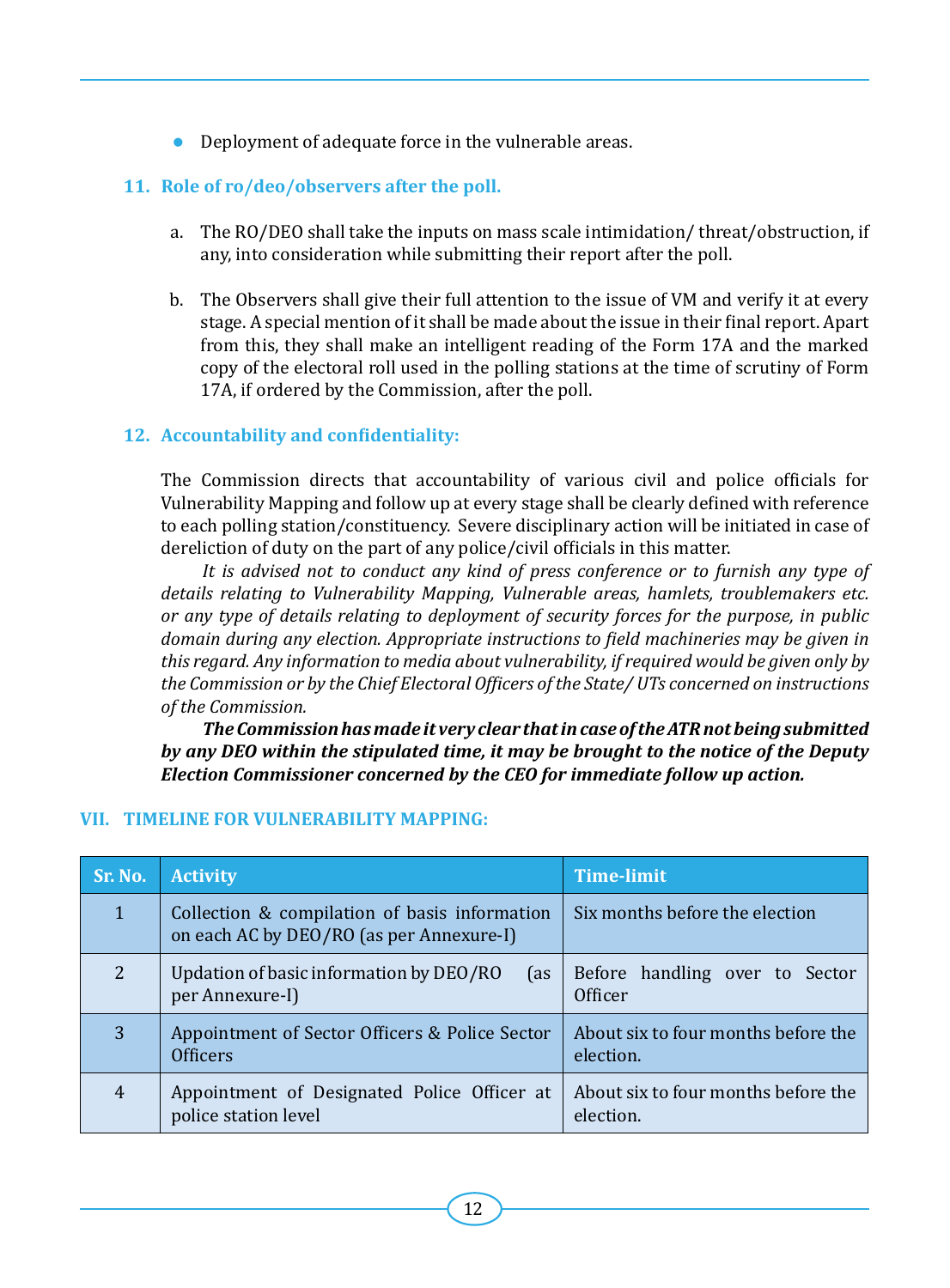| 5              | Training of Sector Officers & Designated Police<br>Officers & handling over of basic information of<br>AC to Sector Officers by DEO/RO                  | Four to two months before the<br>election                                                               |
|----------------|---------------------------------------------------------------------------------------------------------------------------------------------------------|---------------------------------------------------------------------------------------------------------|
| 6              | Making Law and Order Portal of State functional<br>by ECI                                                                                               | Four months before the election.                                                                        |
| $\overline{7}$ | Identification of vulnerable areas/ segments/<br>villages/hamlets,<br>persons<br>causing<br>such<br>vulnerabilities etc. in Annexure-I, II, III, IV & V | After the issue of Press Note by the<br>Commission and before the issue of<br>the gazette notification. |
| 8              | Identification of the persons causing such<br>vulnerability                                                                                             | Within 5 days of issue of gazette<br>notification                                                       |
| 9              | Submission of all VM reports in formats<br>(in Annexure II, III, IV & V) to RO                                                                          | Within 3 days of announcement of<br>elections                                                           |
| <b>9A</b>      | Compilation of all Sector Officers reports by RO<br>and submission to DEO (in Annexure.VI)                                                              | Within 5 days of announcement of<br>elections                                                           |
| <b>9B</b>      | Compilation of VM reports of all ROs by DEO &<br>submission to CEO (in Annexure VII)                                                                    | Within 7 days of announcement of<br>elections                                                           |
| 10             | Certificate of NO Vulnerable village/area in<br>Assembly Constituency, by DEO to CEO                                                                    | Within 7 days of announcement of<br>elections                                                           |
| 11             | Compilation of VM reports of all DEOs and<br>submission to ECI                                                                                          | Within 10 days of announcement of<br>elections                                                          |
| 12             | Action against the persons responsible for<br>causing vulnerability                                                                                     | At least before 5 days before day of<br>poll.                                                           |
| 13             | Plan and execute joint confidence building visits<br>by DM/SP; SDM/DySP; Tehsildar/PI in areas<br>identified as most vulnerable.                        | Within 2 weeks prior to poll day                                                                        |
| 14             | Pre-poll area domination by CPF                                                                                                                         | At least 3-5 days before poll day.                                                                      |
| 15             | Strict vigil and monitoring of vulnerable areas/<br>persons by Observers, DEO/RO, SO, Police                                                            | On the Poll day                                                                                         |

The exercise of Vulnerability mapping *shall begin six to four months in advance* so that District Magistrates/Superintendent of Polices are fully aware of the situation at the time the same is reviewed by the Commission. It may be noted that Vulnerability Mapping exercise is a pre-poll exercise therefore all activities as laid down are to be completed as per laid down schedule.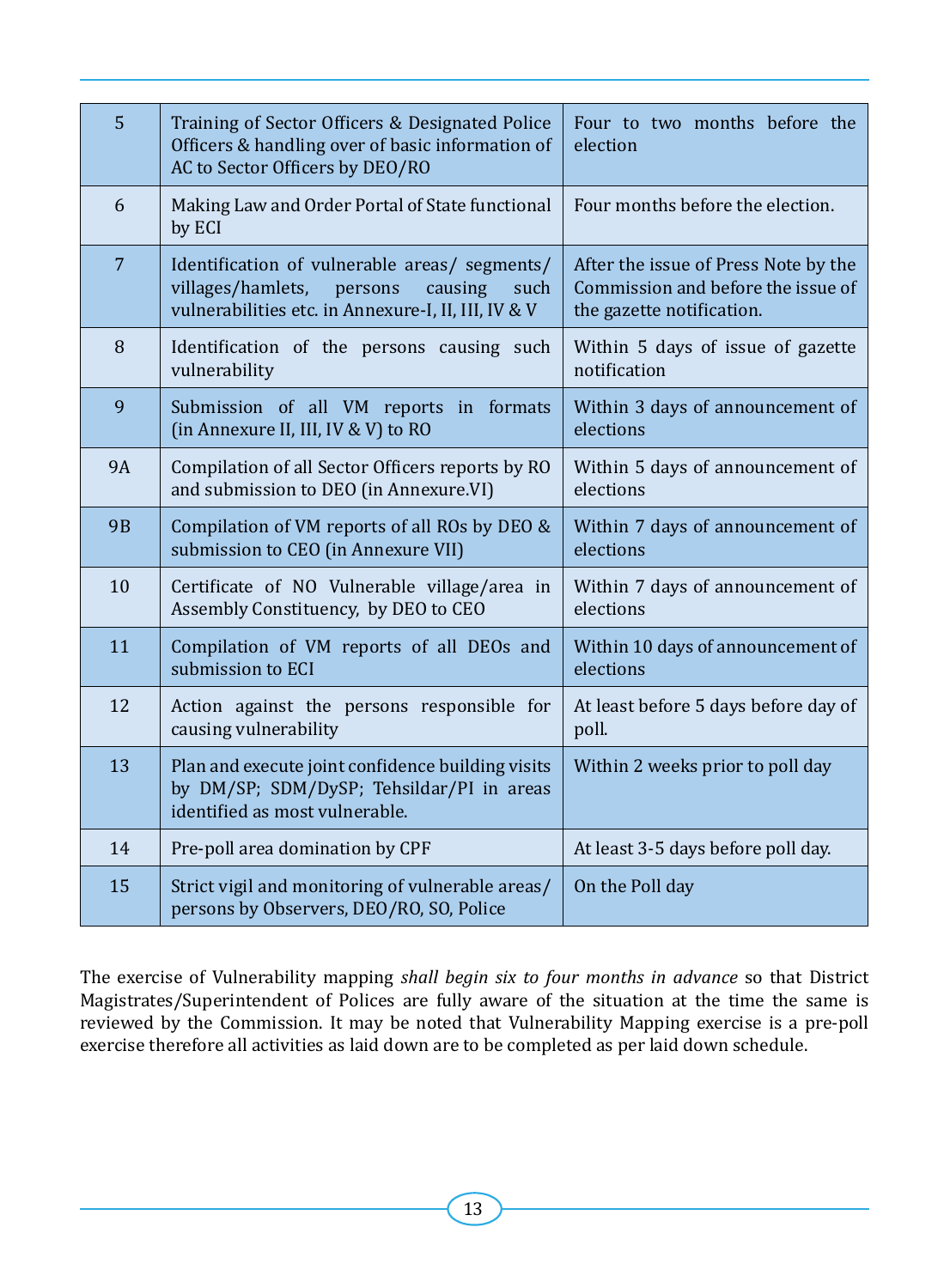#### **ANNEXURE -I**

#### **VM-1– Information on each AC to be provided by DEO/RO to Sector Officer before he/she undertakes the exercise of VM**

- 1. Number of election offences registered in the last parliamentary elections in the AC area (give details wherever required)
- 2. Number of election offences registered in the last assembly election in the AC area (give details wherever required)
- 3. Number of election offences registered in the last local body election in the AC area (give details wherever required)
- 4. Number of serious criminal offences registered in the area, if any, in the last one year (give details wherever required)
- 5. Model code of conduct violations if any in the last parliamentary election (give details wherever required)
- 6. Model code of conduct violations if any, in the last assembly elections (give details wherever required)
- 7. Details of re-poll if any in the last general election of parliament or assembly or any bye-election
- 8. Details of Prohibition laws related cases period to be specified
- 9. Details of pre-poll complaints if any related to electoral rolls of the AC
- 10. Details of any other pre-poll complaints
- 11. Details of cases violating the Narcotic Drugs and Psychotropic Substances Act
- 12. Information regarding more than normal migration in the last 06 months to and from the AC area, if any
- 13. Voter turnout alongwith % in the last Parliamentary elections:
	- Male:
	- **•** Female:
	- Overall:
- 14. Voter turnout alongwith  $\%$  in the last assembly elections:
	- $\bullet$  Male:
	- **•** Female:
	- **Overall**
- 15. Names of persons from AC area currently under externment or detained under PASA, (give the details, if the information is not sensitive).
- 16. No. of cases & details of important cases registered in the area under relevant State Excise Act :
	- 1. In the last parliament election.
	- 2. In the last Assembly election.
	- 3. In the last one year
- 17. Arms related information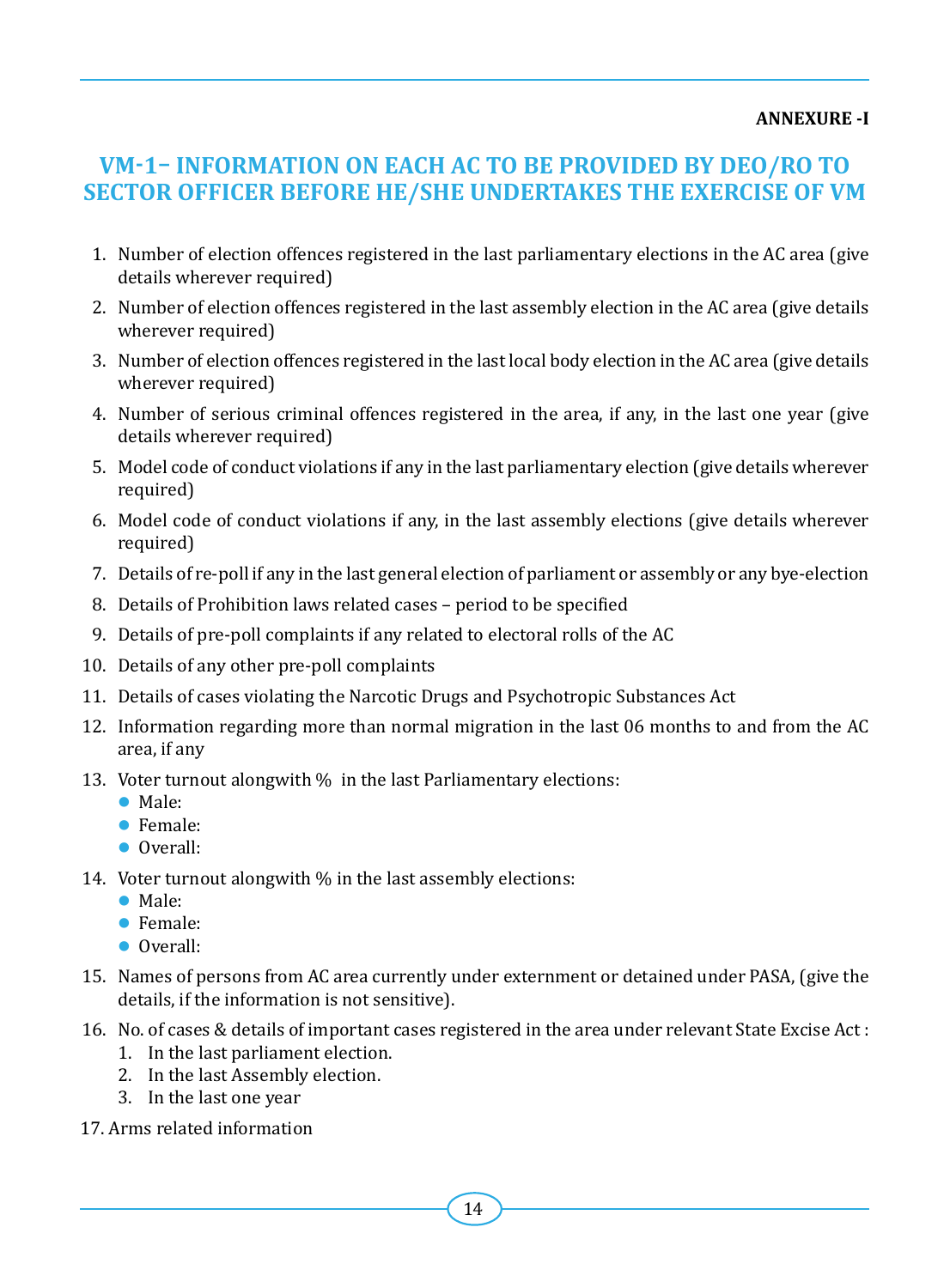**(It is not clear whether this report is to be submitted for entire Sector or for each PS separately or for each village/locality separately.**

#### **VM-2 (SO): Performa for checking and determining vulnerability by Sector Officers**

Instructions for filling this format:

- 1. This is an illustrative format and shall serve as the initial guide for conducting vulnerability mapping.
- 2. Any number of other local issues that have implications on vulnerability of the concerned area can be added to this format.
- 3. The Sector Officer must not insist on disclosing the source/s of information if so desired by the informants; and in fact will be responsible for its confidentiality.

| 1.  | Name of Village/Hamlet/Locality                                                                                                                                                                                                     |  |  |
|-----|-------------------------------------------------------------------------------------------------------------------------------------------------------------------------------------------------------------------------------------|--|--|
| 2.  | Name and No. of Assembly Constituency                                                                                                                                                                                               |  |  |
| 3.  | Sector No.                                                                                                                                                                                                                          |  |  |
| 4.  | Name and No. of Polling Station/s and Village and area included                                                                                                                                                                     |  |  |
|     | The details of area included<br>Name and No. of Polling Station                                                                                                                                                                     |  |  |
|     |                                                                                                                                                                                                                                     |  |  |
| 5.  | Whether clashes between two or more castes/communities/groups have occurred in the<br>village/area during last one year? (if yes, details thereof)                                                                                  |  |  |
| 6.  | Whether any incident/s have occurred in the village/area which have caused political<br>rivalry or political scuffle between two or more castes/communities/groups on large<br>scale? (if yes, details thereof and groups involved) |  |  |
| 7.  | Whether any election related offences/incidents have occurred during last Assembly/<br>Parliamentary/Local body election? (if yes, details thereof)                                                                                 |  |  |
| 8.  | Details of very serious offences like murder, rape, atrocity, rioting occurred/registered<br>during last one year in the village and person/groups involved and area in which it<br>occurred.                                       |  |  |
| 9.  | Name of person/s who have been externed or detained under PASA during last one year.                                                                                                                                                |  |  |
| 10. | Name of person/s who are presently under externment or presently detained under<br>PASA.                                                                                                                                            |  |  |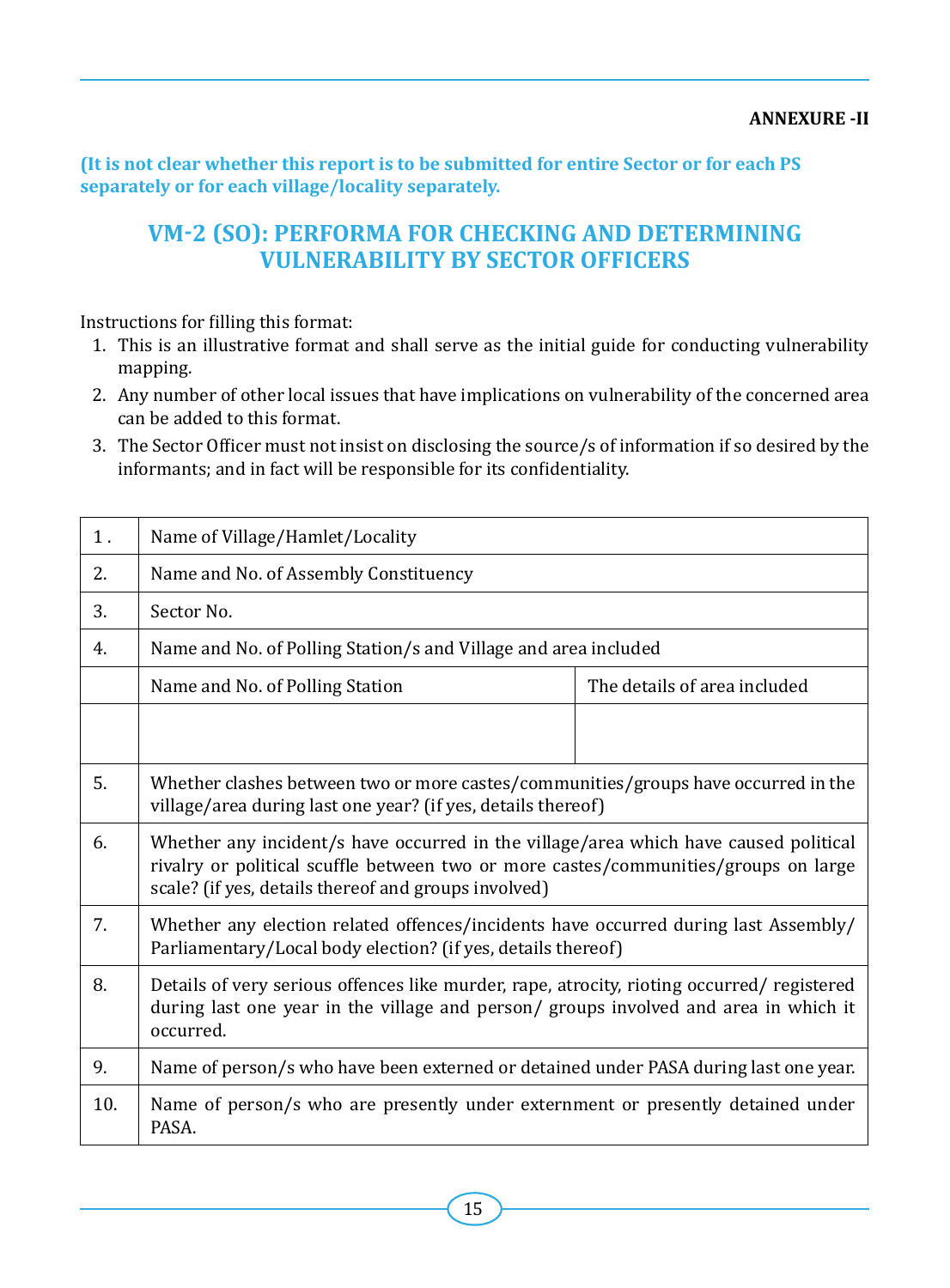| 11. | Whether incidents of clashes are likely to occur considering the political situation<br>prevailing in the village/area and surroundings. (if yes, the reasons thereof and groups<br>involved)                                                                               |
|-----|-----------------------------------------------------------------------------------------------------------------------------------------------------------------------------------------------------------------------------------------------------------------------------|
| 12. | Whether any caste/ group/ household has apprehension that they will be prevented<br>from casting votes. (if yes, details of caste/group/household and from whom and which<br>type of threat they have)                                                                      |
| 13. | General atmosphere from the perspective of women voters for casting of their votes.                                                                                                                                                                                         |
| 14. | Whether women from any caste/community/ group/ household have fear that they<br>would be prevented from casting votes. (If yes, details of such type of person/household/<br>group and from whom and for what reason the fear they have.)                                   |
| 15. | Name and number of vulnerable polling station for any of the reason mentioned above.                                                                                                                                                                                        |
| 16. | From which perspective the polling station is vulnerable? Whether vulnerability is<br>caused by any person or group.                                                                                                                                                        |
| 17. | Whether persons belonging to Nomadic tribes and/or to any excluded community are<br>residing in the village? Whether they have been intimidated by somebody? Have any<br>fear? If yes, by Whom? Give the name.                                                              |
| 18. | Whether telephone number of police station, control room, police inspector and other<br>important telephone numbers are provided by Sector Officers to vulnerable persons?<br>(Yes/No)                                                                                      |
| 19. | Whether some points of contact within the vulnerable area/village has been identified so<br>that information related to such developments can be tracked constantly. Details thereof                                                                                        |
| 20. | Whether cases of temptation by candidate in form of cash, liquor, mobile recharge, lunch<br>etc. have come to notice in the village during last two General Elections? (Please check in<br>context of women and young voter).                                               |
| 21. | Name and number of polling stations which are not vulnerable.                                                                                                                                                                                                               |
| 22. | Other details, if any.                                                                                                                                                                                                                                                      |
| 23. | Details of village people in whose presence the above mentioned review is carried out.<br>(out of them, two elder people, two women and two youth and other people) -<br>Note: These details are to be recorded only if the sources are ready to disclose their<br>details. |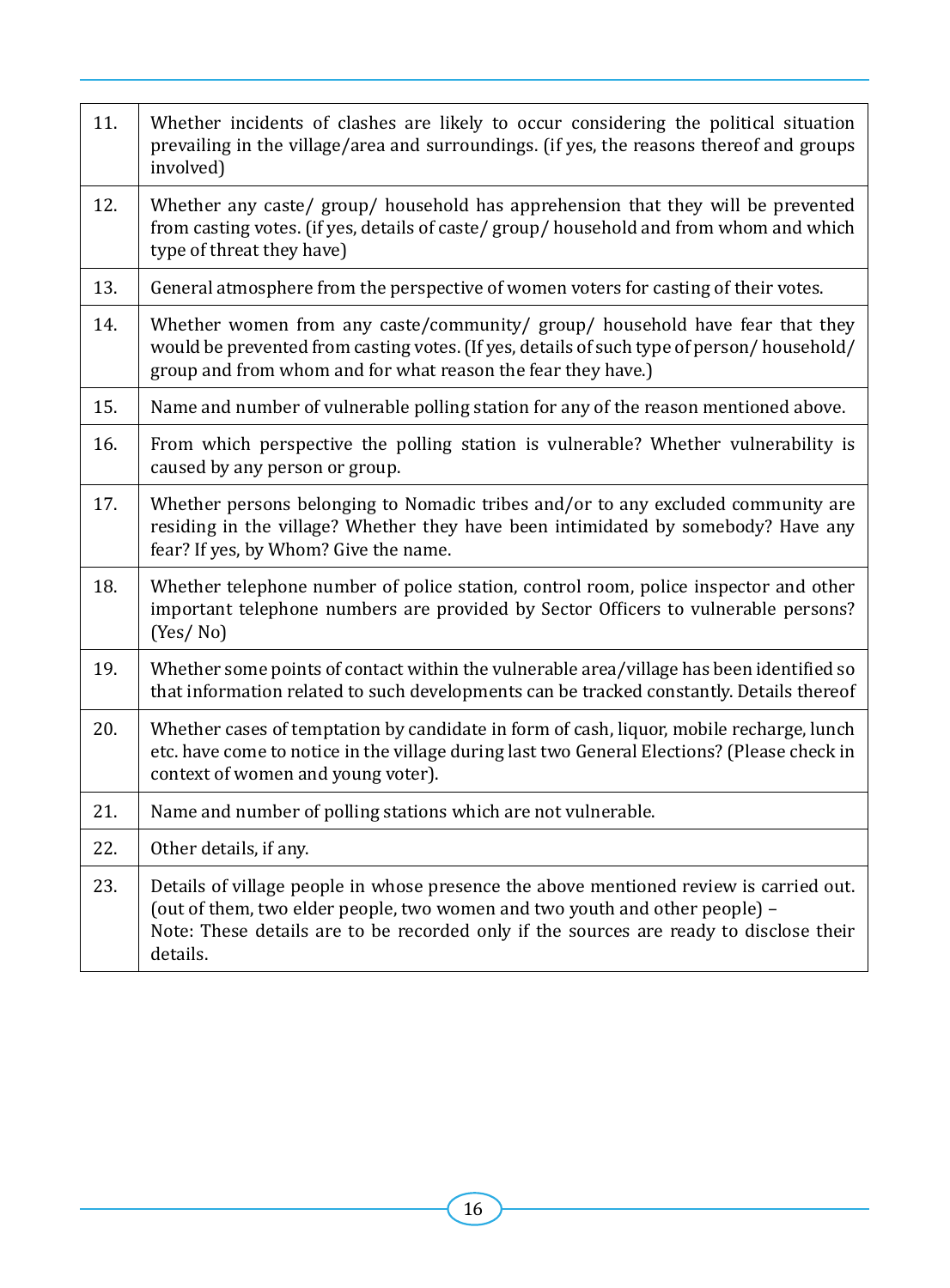|                               | No.       | Name                                       | Residence<br>of<br>which area in the<br>village | Signature |
|-------------------------------|-----------|--------------------------------------------|-------------------------------------------------|-----------|
|                               | 1.        |                                            |                                                 |           |
|                               | 2.        |                                            |                                                 |           |
|                               | 3.        |                                            |                                                 |           |
|                               | 4.        |                                            |                                                 |           |
|                               | 5.        |                                            |                                                 |           |
|                               |           | Signature of Head Constable/ Assistant Sub | Signature of Sector Officer                     |           |
|                               | Inspector |                                            | Name:                                           |           |
|                               | Name:     |                                            | Designation:                                    |           |
| Designation:                  |           | Tel. No.:                                  |                                                 |           |
| Tel. No.:                     |           |                                            | Sector No.:                                     |           |
| <b>Sector No.:</b><br>AC No.: |           | $AC$ No.:                                  |                                                 |           |
|                               |           |                                            |                                                 |           |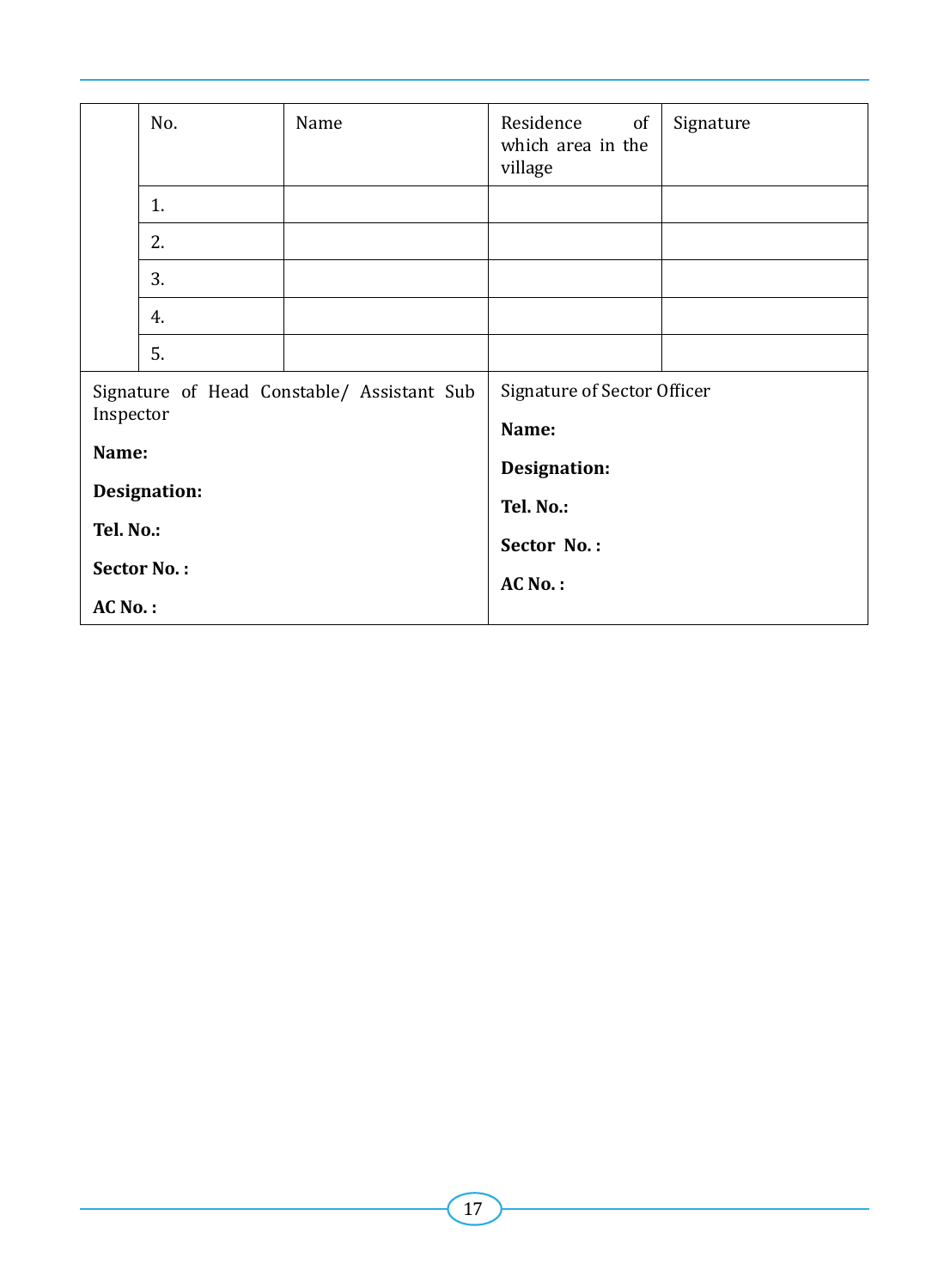#### **ANNEXURE- III (PS wise)**

#### **VM-3 (SO) – Polling Station wise Format for enlisting Vulnerable Localities / Pockets / Voter Segments and list of intimidators by Sector Officer**

Sector Officer to note the following before filling this format:

- 1. The Sector Officer / Sector Magistrate has to fill a different Format VM/SO-II A (Annexure-III) for each Polling station in his Sector, and as many formats  $VM$  –SO 11 A as is the number of Polling Stations in his Sector.
- 2. Each Format VM/SO-II A must contain the details for all Vulnerable Localities / Pockets / Voter Segments in one Polling Station area of the Sector.
- 3. It must be ensured and certified that no locality / pocket / Voter segment which is vulnerable has escaped or been missed form inclusion in this format for any polling station area.

Number and Name of the AC:

Sector No. :

Number and Name of the Polling Station:

I. Name of the Locality: Date of Information:

#### **A. List of Vulnerable House / Families**

| Sl. No | House no. / Family<br>Name / other<br>identifying details<br>of the Household /<br>Familwy which has<br>Vulnerable Voters<br>in the Locality | Number of<br>Voters identified<br>as Vulnerable<br>in the House /<br>Family identified<br>in Col-2 | Contact<br>No. of the<br>Household,<br>if any | <b>Action Taken</b><br>/ Proposed | Remarks |
|--------|----------------------------------------------------------------------------------------------------------------------------------------------|----------------------------------------------------------------------------------------------------|-----------------------------------------------|-----------------------------------|---------|
|        | 2                                                                                                                                            | 3                                                                                                  | 4                                             | 5                                 | 6       |
| Total  |                                                                                                                                              |                                                                                                    |                                               |                                   |         |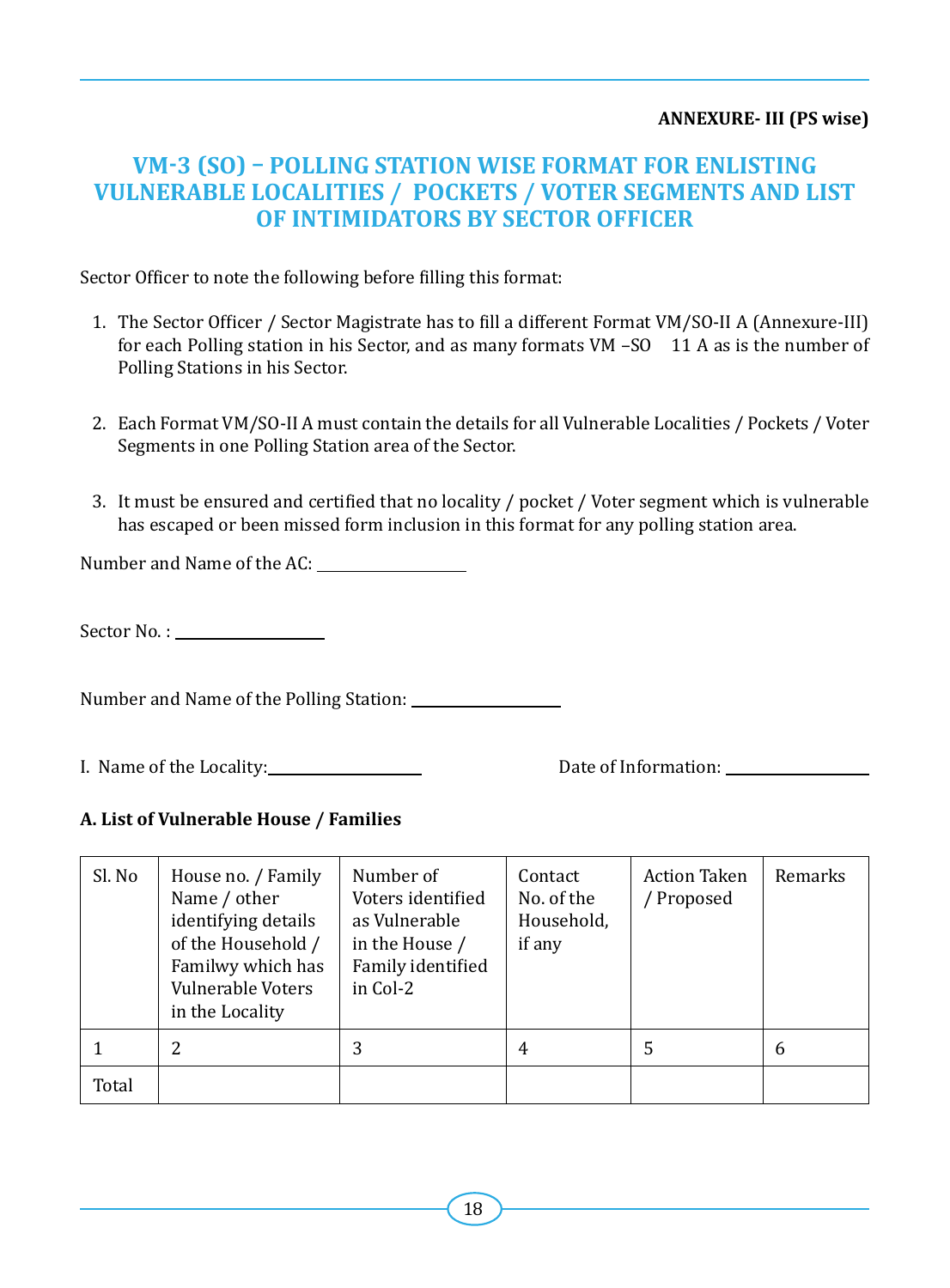#### **B. List of Persons to be Tracked / Prevented from Intimidating / Wrongly Influencing Voters:**

| Sl. No | Name of the<br>Person | Contact No. &<br>Address of the<br>Person | Action Taken / Proposed | Remarks |
|--------|-----------------------|-------------------------------------------|-------------------------|---------|
|        | ▵                     | 3                                         | 4                       | Ь       |
| Total  |                       |                                           |                         |         |

II. Name of the Locality **Solution:** Date of Information:

List of

List of

III. Name of Locality:  $\qquad \qquad$  Date of Information:  $\qquad \qquad$ 

| List of |  |
|---------|--|
| List of |  |

#### **IV CERTIFICATION BY THE SECTOR OFFICER/ SECTOR MAGISTRATE**

It is hereby certified that no locality/ pocket/ voter segment which is 'vulnerable' from the point of view of the assembly elections, 2011 in the area of the polling station no. \_\_\_\_\_, polling station name which is included in my sector, has escaped or been missed from inclusion in this format.

Signatures of Sector Officer/ Sector Magistrate

Name and Mobile No. of the Sector Officer/ Sector Magistrate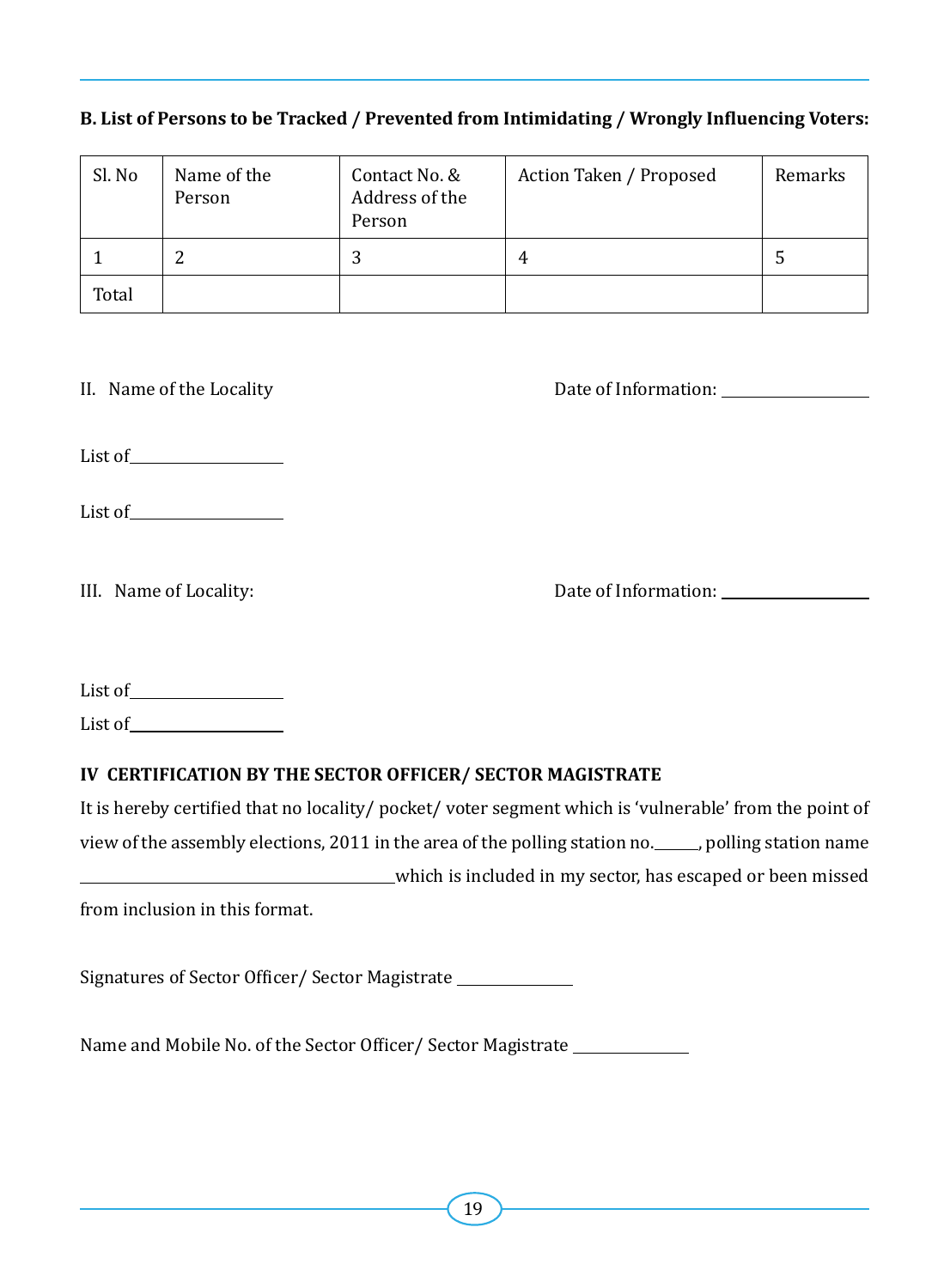#### **ANNEXURE - IV (Sector wise)**

#### **VM-4 (SO) – Summary of Polling Station wise enlisting of Vulnerable Localities / Pockets / Voter Segments and of intimidators by Sector Officer**

| Sl. no | Subject                                                                                    | Total number |  |
|--------|--------------------------------------------------------------------------------------------|--------------|--|
| 1.     | Total number of Polling Stations allocated to Sector Officer                               |              |  |
| 2.     | Total number of Polling Stations visited                                                   |              |  |
| 3.     | Broad period of visit covering all Polling Stations                                        | From<br>tο   |  |
| 4.     | Total number of households identified with vulnerable voters<br>in all the PS put together |              |  |
| 5.     | Total number of Voters identified as Vulnerable in all the PS put<br>together              |              |  |
| 6.     | Total number of persons causing vulnerability identified in all<br>the PS put together     |              |  |

Signatures of Sector Officer/ Sector Magistrate

Name and Mobile No. of the Sector Officer/ Sector Magistrate \_\_\_\_\_\_\_\_\_\_\_\_\_\_\_\_\_\_\_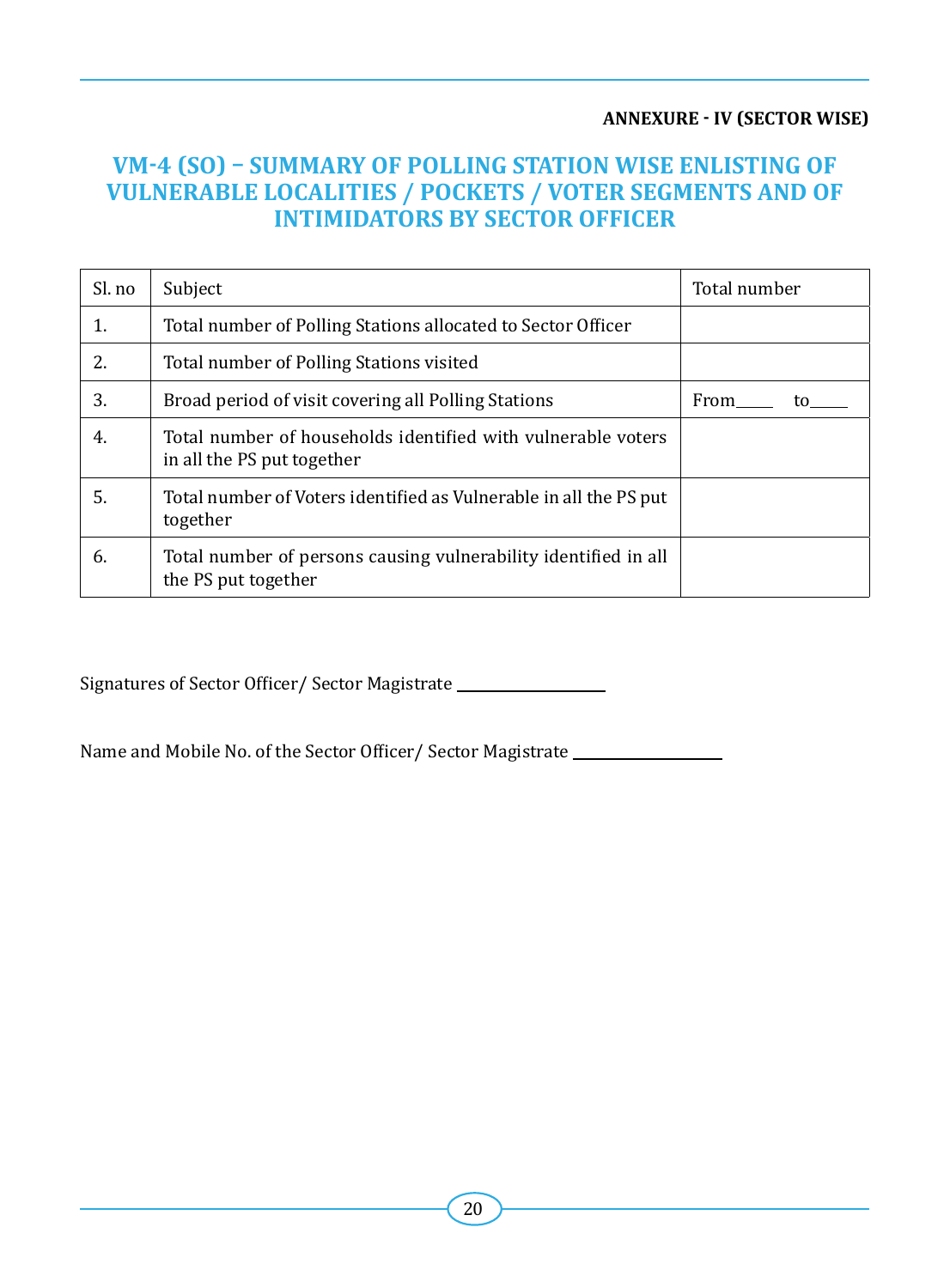#### **ANNEXURE - V (Sector wise)**

#### **VM-5 (SO): Certificate by the Sector Officer / Sector Magistrate / Head Constable / Assistant Police Sub Inspector**

It is hereby certified that no locality / pocket / voter segment which is vulnerable from the point of view of the elections, elections, elections, elections elections and the elections of view of the elections, No. \_\_\_\_\_\_\_\_, has escaped or been missed from inclusion in this format; and that my report is based on my personal visit/s to the Polling Station areas.

| Sector Police officer | Sector Officer/Sector Magistrate |  |  |
|-----------------------|----------------------------------|--|--|
| Signature             | Signature                        |  |  |
| Name                  | Name                             |  |  |
| Designation           | Designation                      |  |  |
| Mobile number         | Mobile number                    |  |  |

Date:

Place: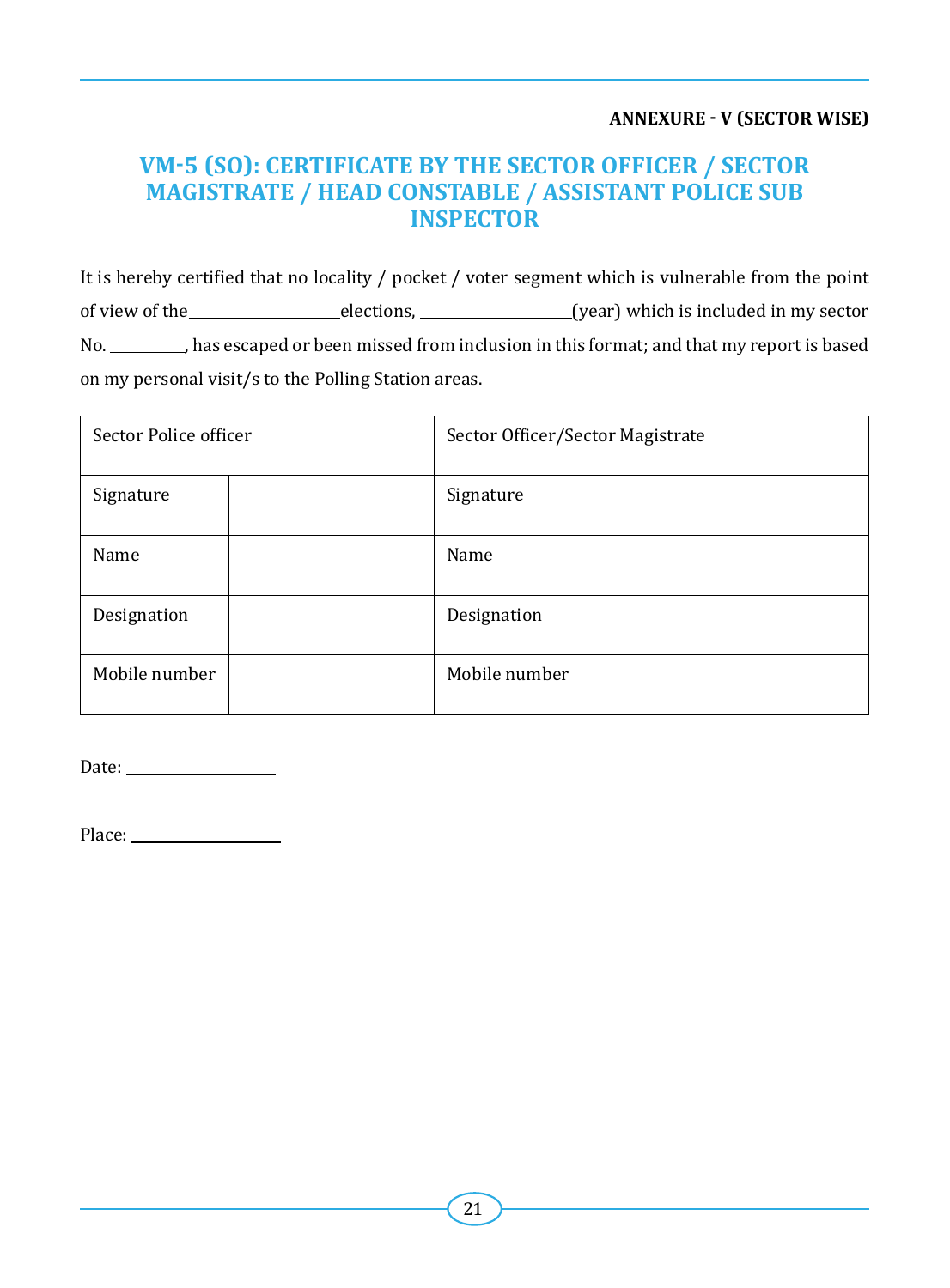#### **ANNEXURE – VI (AC Level)**

#### **VM-6 (RO): Summary of vulnerability and list of persons causing vulnerability by Returning Officer**

Date:

Name of the District:

Number and Name of the AC:

#### **A. AC Summary on Vulnerability**

| Sl. No. | No $\&$<br>Name of<br>Polling<br>Station | No. of Families<br>/ Households<br>identified as<br>Vulnerable in<br>the PS area by<br>the SO | <b>Total Number of Voters</b><br>identified as Vulnerable<br>(in households<br>identified as vulnerable)<br>in the PS area in col.3 | No. of<br>Persons<br>Causing<br>Vulnerable in<br>the PS area | Action<br>Taken |
|---------|------------------------------------------|-----------------------------------------------------------------------------------------------|-------------------------------------------------------------------------------------------------------------------------------------|--------------------------------------------------------------|-----------------|
|         | 2                                        | 3                                                                                             | 4                                                                                                                                   | 5                                                            | 6               |
| Total   |                                          |                                                                                               |                                                                                                                                     |                                                              |                 |

#### **B. List of Persons Causing Vulnerability in the AC**

| Sl. No. | Name of the<br>Person Causing<br>Vulnerability | Contact<br>No. &<br>address | PS nos. in which<br>he is causing<br>vulnerability | Action Taken /<br>Proposed | Remarks<br>in any |
|---------|------------------------------------------------|-----------------------------|----------------------------------------------------|----------------------------|-------------------|
|         |                                                |                             | 4                                                  |                            | h                 |
| Total   |                                                |                             |                                                    |                            |                   |

Signature of the Returning Officer:

Name of the Returning Officer: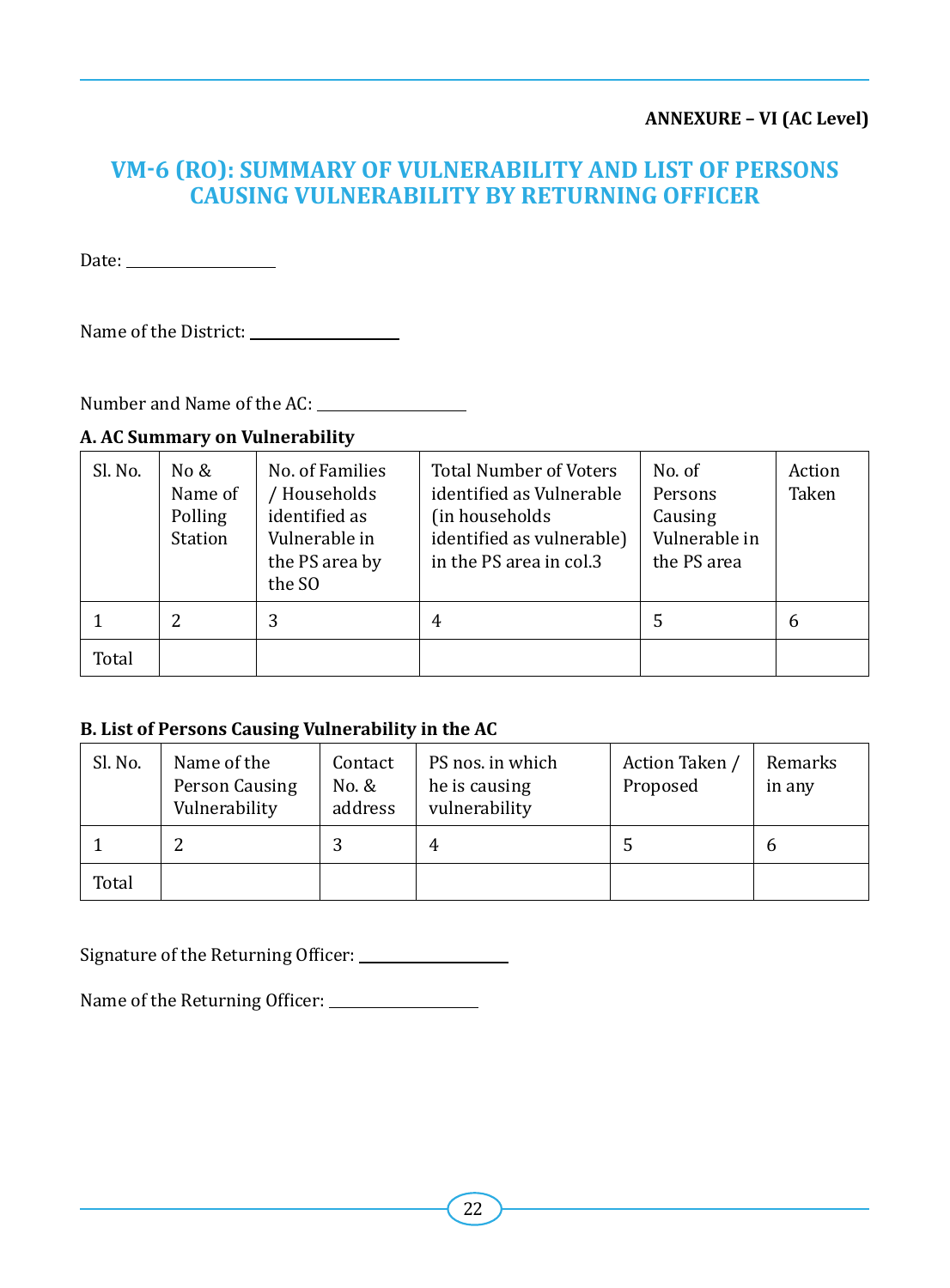#### **ANNEXURE-VII (District level)**

#### **VM -7 (DEO): Report on identification of vulnerability, and action taken at district level**

Date:

Name of the District:

**Table A Identification of Vulnerability and Action Thereon:**

| Sl. No | AC.<br>number<br>and<br>name | Total<br>number<br>of Polling<br><b>Stations</b> | Total number of<br>Polling Station/s<br>in whose area<br>Vulnerable<br>Persons /<br>Families /<br>Household have<br>been identified | Total number<br>of Vulnerable<br><b>Voters</b><br>identified in<br>these Polling<br>Station areas | Action being<br>taken to prevent<br>these Vulnerable<br>Voters from<br>being intimidated<br>or wrong fully<br>influenced before<br>and during the poll |
|--------|------------------------------|--------------------------------------------------|-------------------------------------------------------------------------------------------------------------------------------------|---------------------------------------------------------------------------------------------------|--------------------------------------------------------------------------------------------------------------------------------------------------------|
|        | 2                            | 3                                                | $\overline{4}$                                                                                                                      | 5                                                                                                 | 6                                                                                                                                                      |
| Total  |                              |                                                  |                                                                                                                                     |                                                                                                   |                                                                                                                                                        |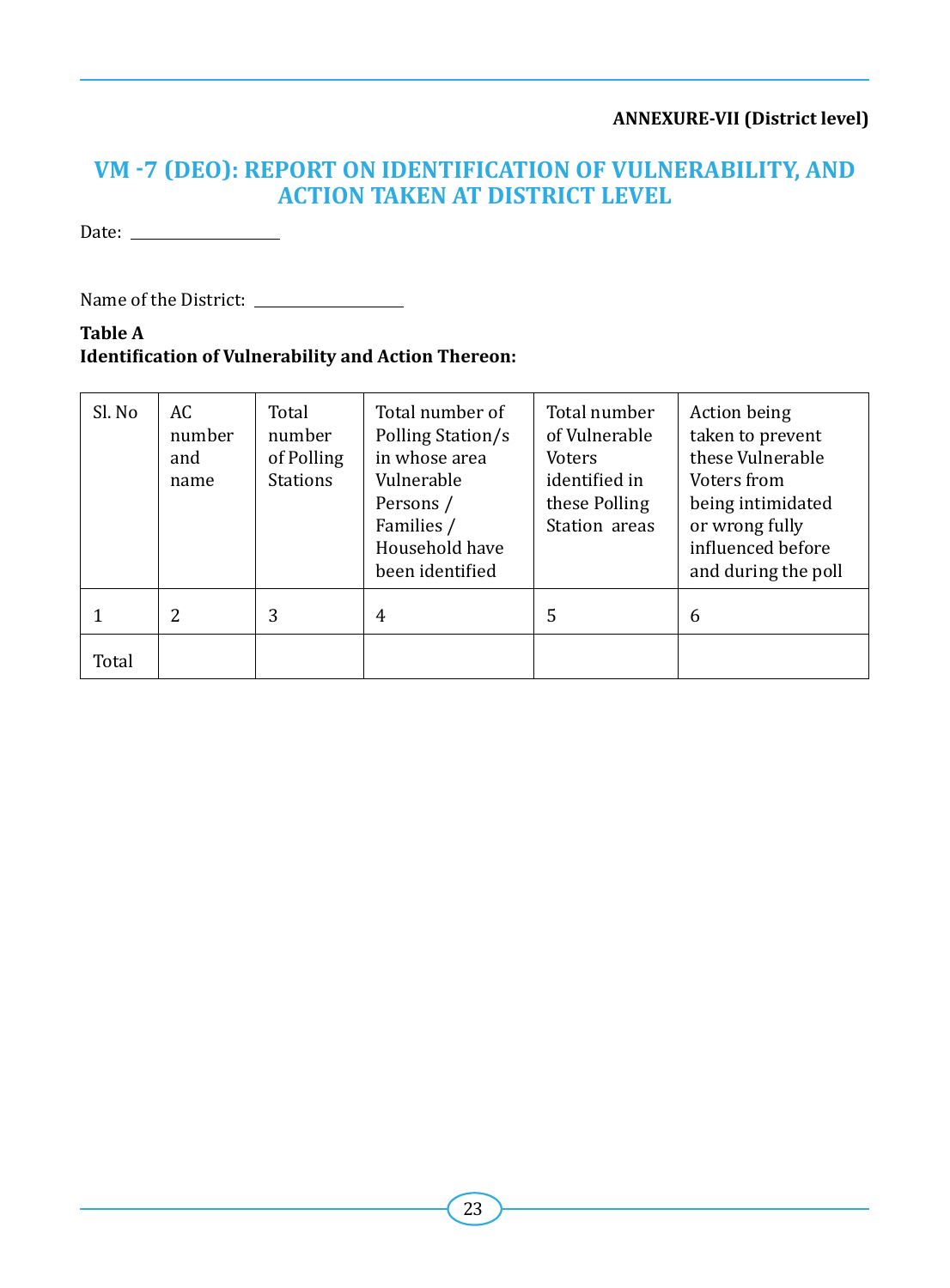#### **Table B Report on Persons Causing Vulnerability:**

|        |                          |                                             | Details of Action Taken against Persons<br>mentioned in col. 3 (Numbers) |            |            |                                          |                                                                                                               |                                                       |
|--------|--------------------------|---------------------------------------------|--------------------------------------------------------------------------|------------|------------|------------------------------------------|---------------------------------------------------------------------------------------------------------------|-------------------------------------------------------|
| Sl. No | AC<br>number<br>and name | Total<br>number of<br>Identified<br>Persons | Bound<br>over                                                            | Externment | In Custody | Any other<br>action(with<br>description) | Number<br>of Persons<br>out of those<br>mentioned in<br>col. 3 against<br>whom no<br>action has<br>been taken | Reasons for<br>no action as<br>mentioned<br>in col. 8 |
|        | 2                        | 3                                           | $\overline{4}$                                                           | 5          | 6          | 7                                        | 8                                                                                                             | 9                                                     |
| Total  |                          |                                             |                                                                          |            |            |                                          |                                                                                                               |                                                       |

Signature of the DEO

Name of the DEO \_\_\_\_\_\_\_\_\_\_\_\_\_\_\_\_\_